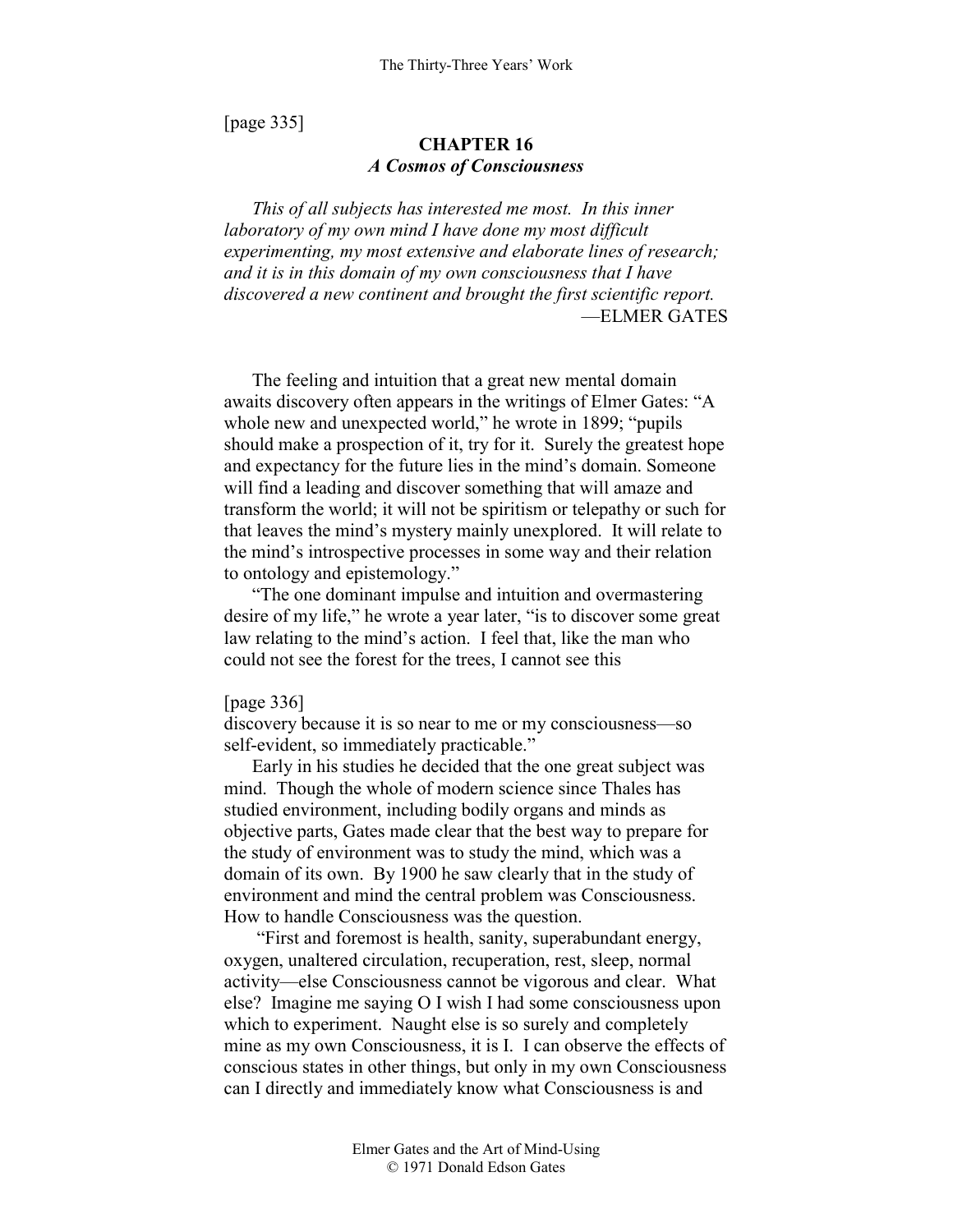experiment on it and with it. This is experimental introspection which reveals a hitherto unknown continent in the world of mind. The first thing I knew was a conscious state, and I have since known naught else. But though it is my consciousness, it is nevertheless a cosmic process. I do not make the nature of my consciousness any more than gravity or truth. Consciousness has discovered truth about itself and the not-self. What is the law of that discovery? It is experience, but what is that? Surely it is a consciousness of Consciousness because only Consciousness can have experience, only it can get knowledge.

"There are phenomena in the objective world that Consciousness cannot predict or know except by experience; therefore Consciousness must learn about the objective world inductively," he concluded. He acquired a new point of view, as yet indefinable. He practiced the consciousing of consciousness and the awaring of introspection hoping to discriminate some new domain in his consciousness, which must be influenced by the

#### [page 337]

Consciousness of the Cosmic whole. Could he discriminate the subjective connection?

"The nature of the world is fixed and includes Consciousness." But by voluntary effort Gates found that he could increase the power of consciousness and extend his knowledge of self and notself. This was the great marvel of Consciousness—"its power to be self-active; its power to will!" He achieved a new view of the relation of Consciousness to itself: it can exercise control over its own states. It is self-active and can call into action or accept such states as it chooses and can inhibit others. Inhibiting the bad and re-functioning the good states in each domain of intellection, emotion, and conation, he believed, would soon re-create his consciousness.

"It is not only mind that makes every discovery, but it is Consciousness—the power of becoming conscious, of detecting new discriminations in states of consciousness. Undoubtedly the most important thing to be done by Consciousness for itself is the elimination of undesirable emotional states and false intellectual data. In studying Consciousness it is always necessary to remember that every act whereby Consciousness becomes conscious of itself is a voluntary act. We cannot separate intellection, emotion, and conation; and one of the most fundamental factors of conation is *directing* the *attention*. It follows that an introspective study of Consciousness involves the volitional factor to such an extent that the result of the introspection will be modified by the nature of the effort. It is impossible to separate a single introspection of a conscious state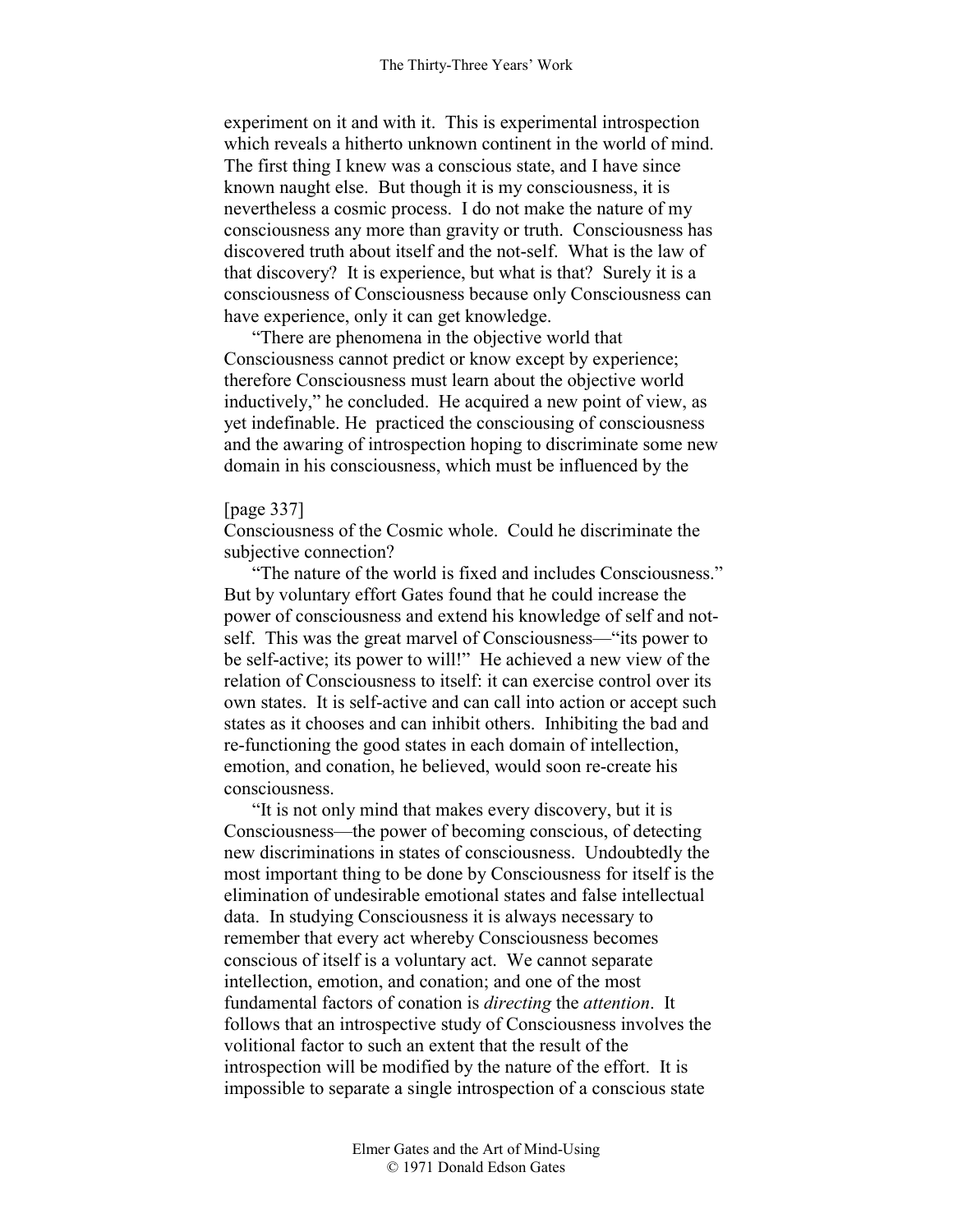from the voluntary effort made in directing the awareness to that state. Perhaps I was on the right track to discover some great things about Consciousness when experimenting with the psychal factor of volition.

"As far as my reading goes, I find that no one has ever tried to introspect the nature of Consciousness itself. They have introspected certain differentiated conscious states, such as sensations and pains, fatigue, images and certain mental processes. Now if I could divert this introspective domain from a study of some

# [page 338]

special state and direct it to a study of Consciousness itself as modified by physical and environmental conditions, and by psychal conditions, it may be that I can learn something new about Consciousness itself. If from the content of Consciousness I cancel its specific qualitative states, does there remain a plenum or sub-stratum of Consciousness out of which the different states have arisen? Will the introspection of Consciousness itself augment its activity? . . . It is very difficult to introspect Consciousness; the results are misty and indistinct. Only by frequent practice can I become aware of the introspective Consciousness. . ..

"The fundamental interaction of self and not-self is the sole condition of Consciousness. Mind is fundamentally social (as representing communion between self and not-self): even the first sensation is a product of this fundamental interaction between Cosmos as a whole and myself as a finite part. Mind in its very nature is an adjustment between a finite organism and its environment."

Such were some of his points of view expressed in diary entries of 1900. In 1903 his five attempts at business mentation brought results relating to Consciousness and pointed to a great discovery. He had frequent practice: in 1904 he wrote that every day during the past ten years two or more morning hours were devoted to a systematic study of the science of Consciousness (cognostology), "looking" for more facts, classifying and generalizing. He also carried on systematic practice of the corresponding art of consciousing (cognosing), by which Consciousness studies and inventories its own states and processes, its normal nature and activities, and attains skill, thereby increasing its vividness and power, augmenting directly or indirectly the basic energies of life and mind.

"Next to discovering a truth is to point out its need and the way to find it. Not on inspiration or genius need we depend for these discoveries, but on an *art* of conceptuating, ideating, and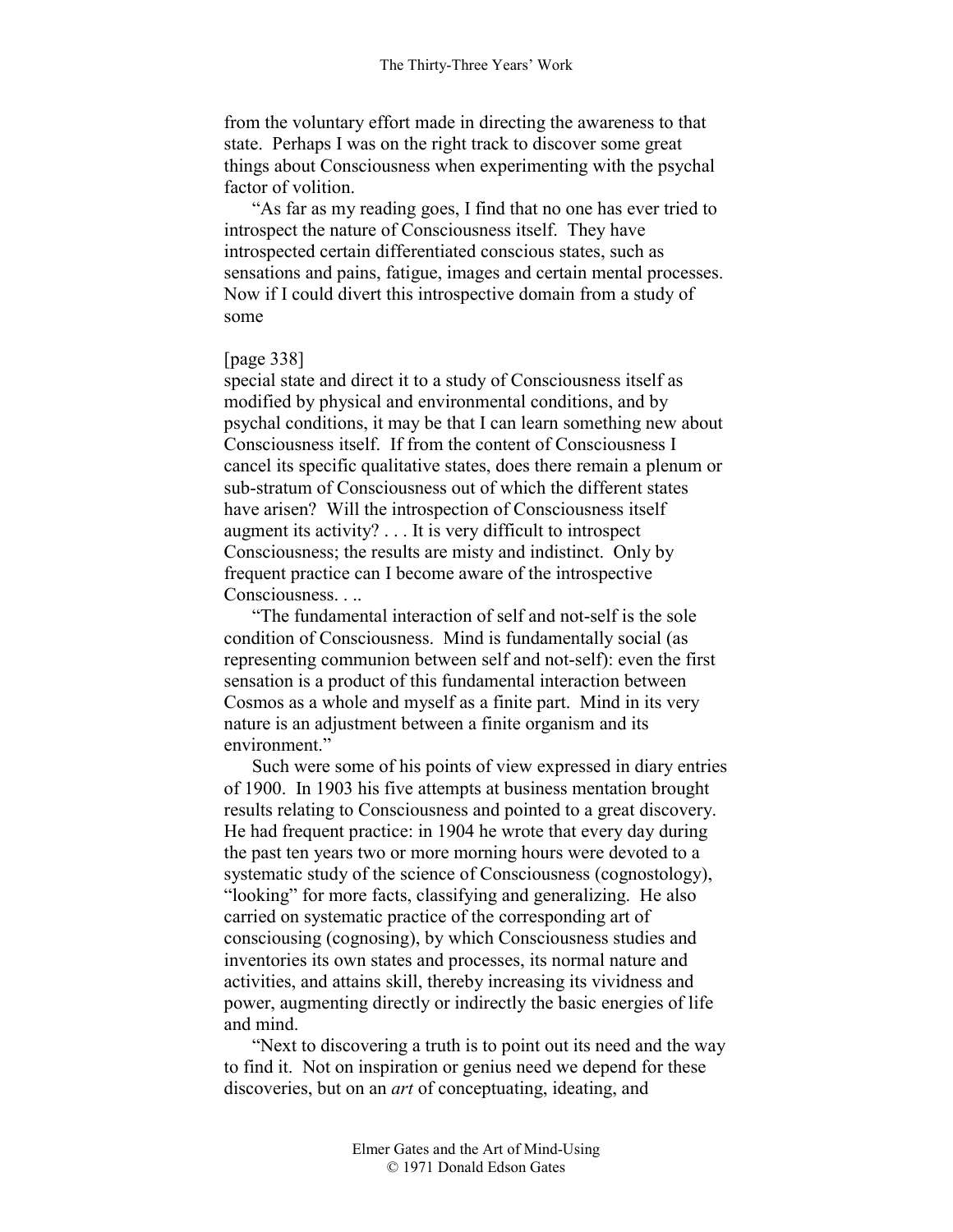thinking." So Gates wrote, and so he did. The heurotechnic method was further applied to an experimental study of the

# [page 339]

nature of knowledge. Out of the foregoing steps and a number of others, and much further experience with the arts of inventing and discovery, and especially out of the Four Branches of Introspection and the art of validation, came a *notable subjective effect* upon his whole being, an exalted rapture of expectation and an intense desire and leading to become acquainted with a more sure and certain kind of knowledge.

"My attention was completely and dominantly centered on this subject," he wrote later about it in 1911, "and I felt a new step coming. But I was not walking around in a dreaming ecstasy; I was busy fourteen hours a day, five of them (my best early morning) being spent in my subjective laboratory and the others in my objective laboratory. This laboratory in my inner world was irresistibly attractive. To the world studied by this inner laboratory there are Three Gates: the New, Newer, and Newest Introspection. The First Gates admit into The Realm, the Second to its Capital City, the Third to the Court. In each there are Towers of Observation (the memorial, the dreamlike, the phasmic degrees of vividness), and from each one of these nine Towers four kinds of phenomena may be studied-the ceptive, spective, entic, and ectic. From the highest Tower of the Court I studied *entic cepts* and in the entic factor of cepts I beheld the Dawn of The New Cycle. And in that supreme moment I was a thousand times repaid for every sacrifice and effort during the twenty well-filled years since my twelfth. I knew from that moment on all the rest of my life would be devoted to the study of mind and environment from the cognostic standpoint and by cognostically rectified methods. Does this sound mystical? It is not. Though the names sound allegorical, they are simply convenient terms for actual mental faculties and processes and methods. There is not anything whatever that is as directly and immediately known as cognosis. The first great result from this line of research was the discovery of cognosis; the second was the discovery of a criterion of truth; the third was the discovery of the cognostic rectification of cognistic validation called *alethification*."

# [page 340]

As Gates became sufficiently skilled in ceptive introspection he *knew* that something of a non-mental character was going on in a cept besides volitional activities—different from his instinctive and phylogenetic subconsciousness—and that such a self activity was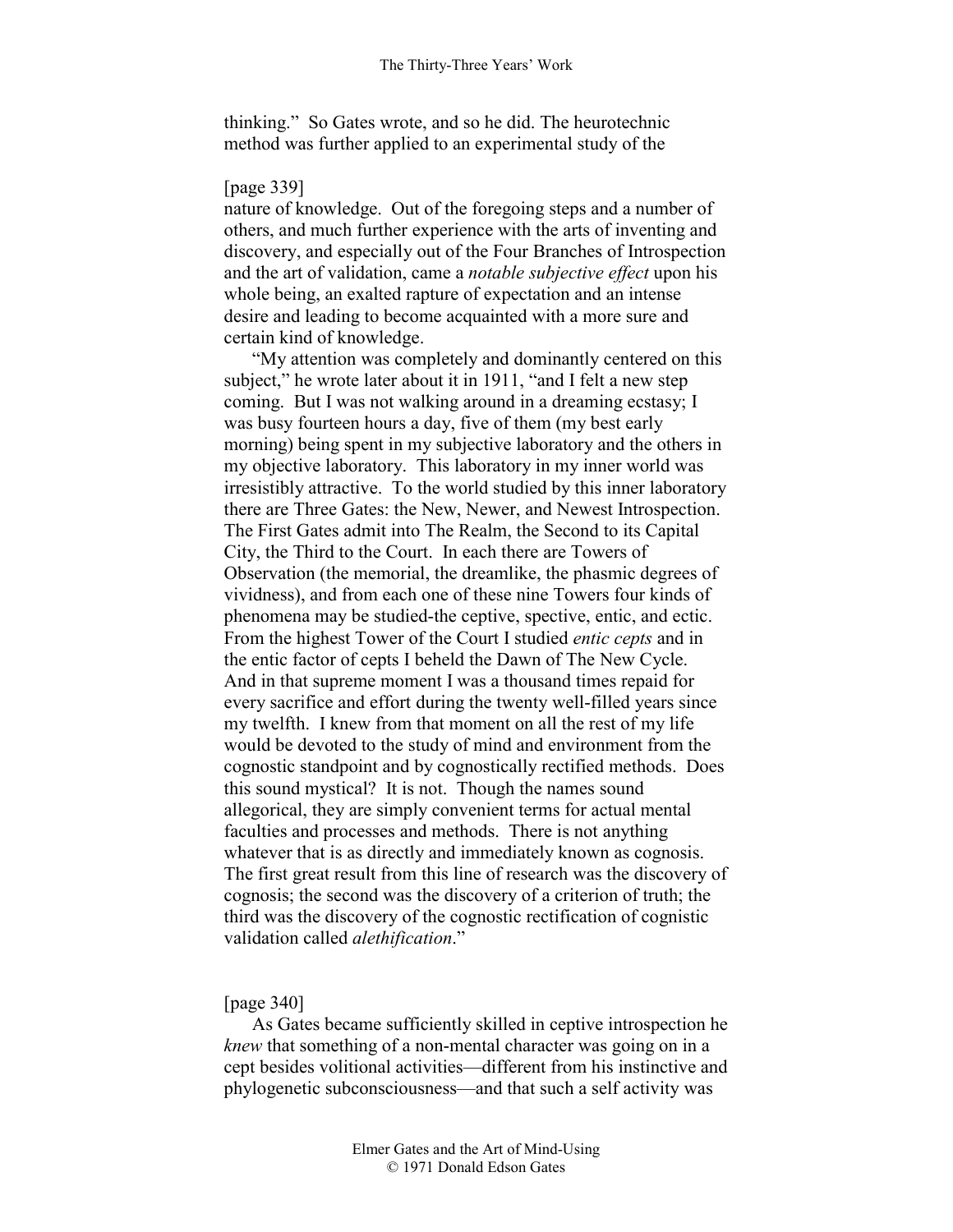not a mental activity. After canceling meanings and educing it to become dominant, he knew it to be something more than a cept. As a cept it was a unit factor in his mental life; as a non-mental self-activity by which it maintained itself as a cept it was a cognocept. By watching that self-activity, by "initiating" that "spontaneity," he became aware of an ability to exert a directive action on it—not by volition, but by educing it to follow certain lines of activity.

"This non-mental factor or cept is always the same for a given interaction with, or stimulus from, the environment, subjective or objective; and is thus a criterion of truth. The cept is always what it seems to be and represents that specific interaction or relation or stimulus (sensation) between the given objective or subjective thing, and nothing else whatever," he was certain; and he continued, "There is immanent in the mind a Consciousness per se that is not individualistic but an *active process* of consciousing, alike in all minds, self-active, the ceptive base of every mental state."

It takes a long time to get acquainted with a new capacity or mental power and utilize it knowingly. Cognosis was gradually disclosed to him from 1891 to 1899 and subsequently to 1911. It was fifteen years after he actually began to experience it before he was able to distinguish it from his new methods of introspection, and still another dozen years before he could use it as a whole. By long practice and growth and favorable periods and insights the Awareness entered more and more into his introspection and became a part long before he could identify or use it separately. More and more it became a witness, and one day while "awaring" a cept (divested of its meanings) he knew "indubitably that the ens of the cept was a bit of the cosmically-immanent Consciousness per se and its urgings was its self-activity." Thus Consciousness reveals to itself its own nature and

## [page 341]

moods, the data of which axe absolutely known criteria of truth, constituting the basis of a new and more fundamental epistemology.

"A cept is a window opening into the new Cosmos of Consciousness!"

From the new standpoint the law of cognition is that a cept is a bit of Consciousness per se, while a spect is an interpretation of that cept by having been associatively enregistered with some characteristic feature or act of experience. That is, meanings are due to spects, while cepts have no cognitive meanings. The act or process of apperceptive interpretation enregisters a qualitative cept (feeling, sensation) with some other qualitative cept (musculation,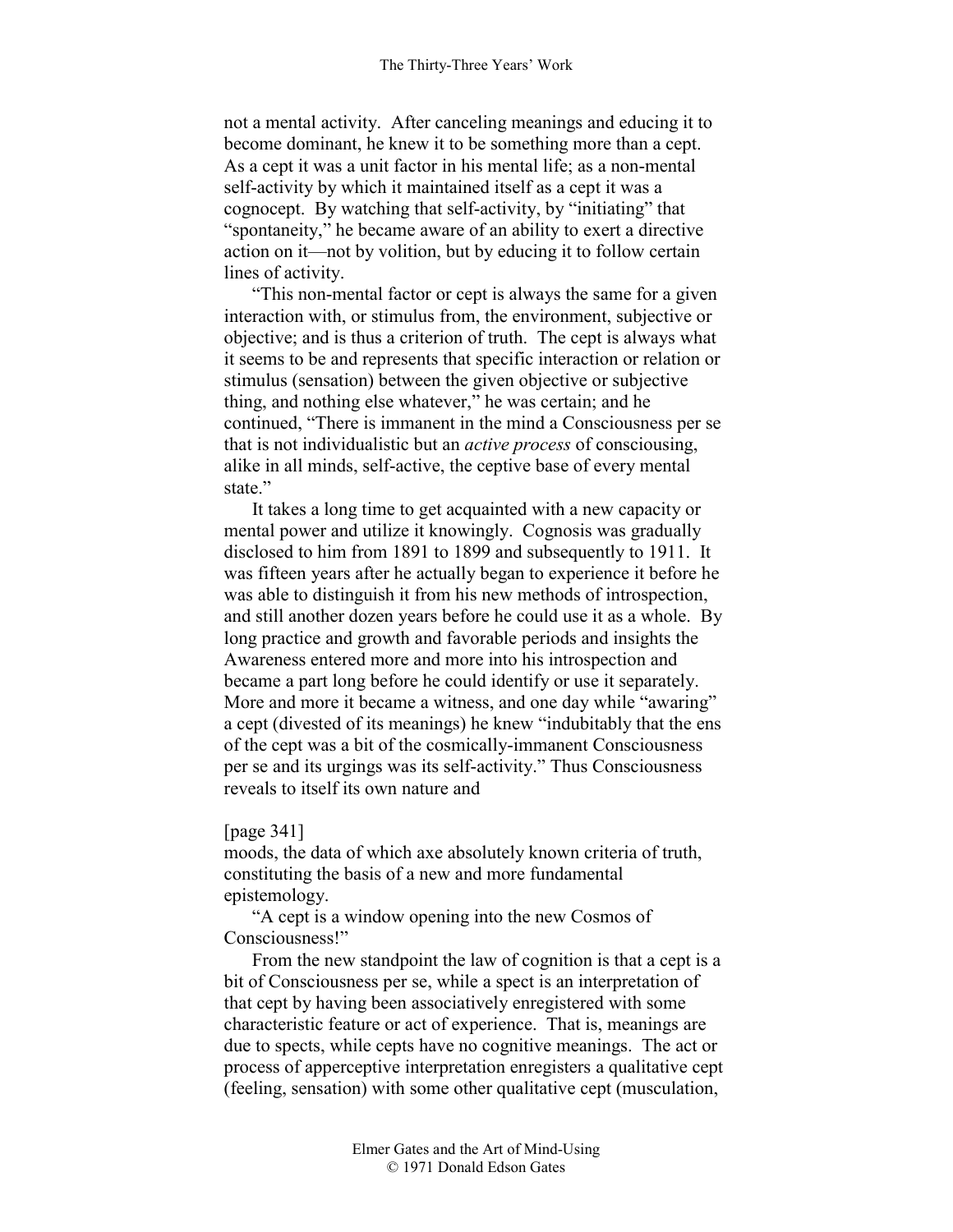feeling, motor act), thereby creating a more complex unit called a spect, which is a cognitive state. A state, whether about an outer or inner thing, has cepts in it, few or many, but the spect is due quantitatively to a combination of ceptive units.

By causing Consciousness to become conscious of itself and with its own states (not one of which is any of the usual and hitherto known mental states), a new group of facts are identified, constituting a new science. All these facts are known absolutely and indubitably, and not relatively, giving a series of standard data that actually are just what they seem to be. These facts constitute a *criterion of truth*; and the mode of knowing by which they were discovered, cognosis, is more fundamental than the logical modes and psycho-logic processes of perceptual observation, induction, or deduction, and is corrective of the errors in them. Not one of these facts of cognostic data is derived from sensory perception or induction or deduction or from any traces of reasoning whatever but are true even if the whole other content of the mind be untrue. This is a new basis for science and a new foundation for philosophy, and gives to science verified by the only criterion known to man a deeply religious significance. By aid of this criterion and the mode of knowing upon which it is based, we get in under perception and all modes of cognition and cognitive inference, rectifying them to give rise to cognostically rectified methods of cognitive validation. It gets in

## [page 342]

behind and antecedent to esthesias and thus evaluates them. It gets in behind all cognitive self-activity and thus enables the selection and test of urgations (Gates' collective term for different kinds of volitional effort, of which conation is the simplest) All this intellective and introspective validation, esthesic evaluation, and urgative testing is called alethification—the art of determining the true, good, and useful in mental states and processes.

All this domain of cognosis has been wrongly identified with the instinctive and subconscious processes; it has been so close to the mind that it has been used unawares. Indeed, Consciousness is frequently defined as being merely the general name for all conscious states, as if each did not contain the particular factor of Consciousness. Consciousness has an inherent nature of its own; it is a property over whose nature the individual has no control; it is cosmic in origin. It arises in an organism when the conditions are right, and the whole nature of Consciousness is then and there manifested; it is at the same time the power that introspects and is introspected. Consciousness is the most significant and important factor in life and mind, and to know its nature and laws is the fundamentally useful knowledge.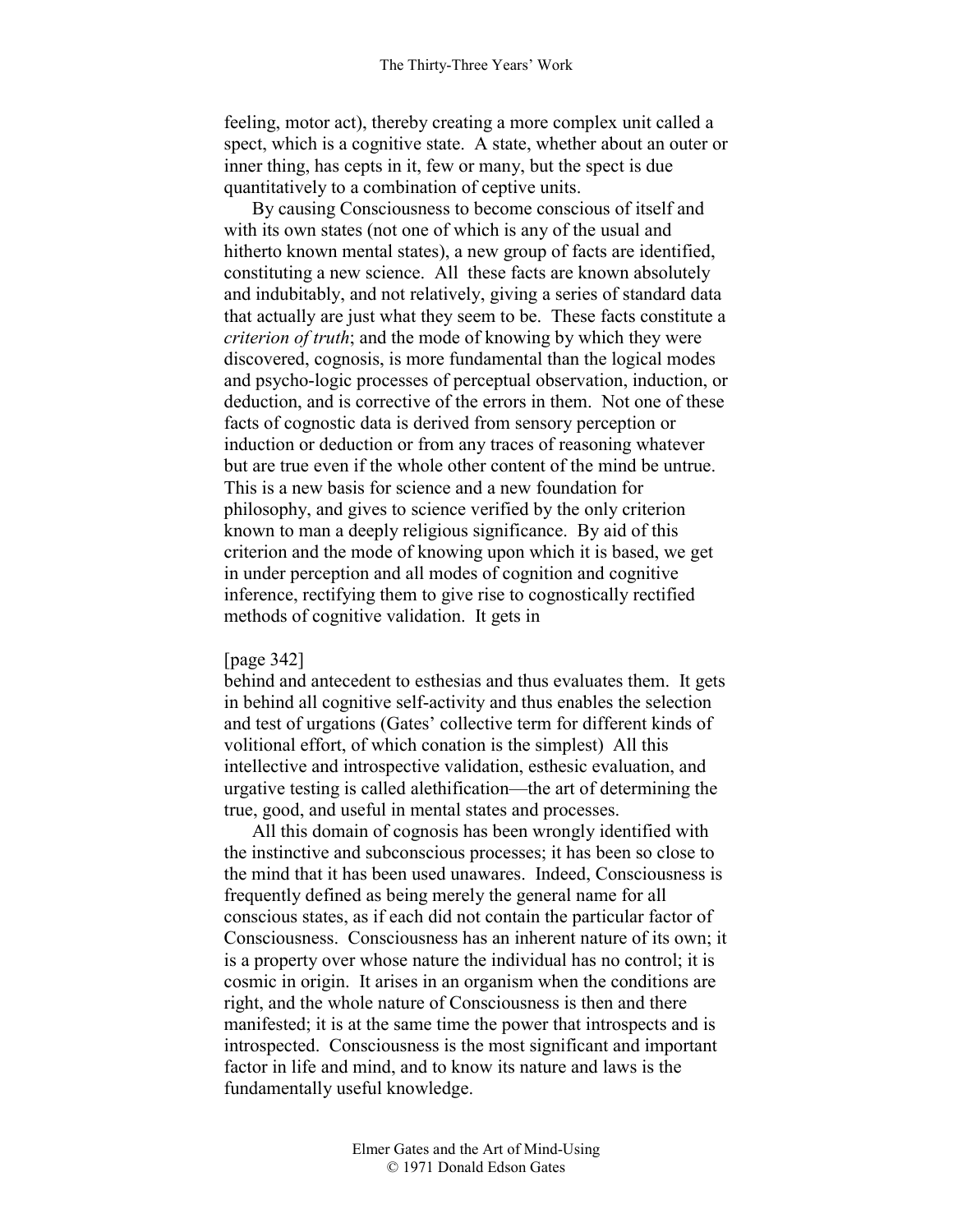To use this power of cognosis intentionally we must know where it ends and intellection begins, how cognostic activity furnishes data for voluntary attention and volition and how selfinitiated bodily movement brings the establishment of adaptive relations between inward processes and states and outward conditions, resulting in interpretations of an experiential character and thus carrying the natural validity of cognosis into intellection and rectifying it. Cognosis does not relate itself directly to the adaptive experience of the individual, but it is the process that furnishes the first premises for them; it begets our knowledge of sensations and is the basis of reasoning.

The reasoning process commences at the very beginning of cognition in the formation of the simplest and lowest intellection. When the self first relates muscular motion to sensation, it *infers* that its self is making the bodily motions, and this inference is an

#### [page 343]

inductive step by virtue of that same kind of process as all reasoning processes—by remembering the results of discriminated conscious experience. Thus when a conscious volition of a certain subjective character produces a certain movement of bodily parts, the self remembers that such conscious states produce such motions, and then repeats them with that end in view. The fundamental nature of inductive reasoning is discriminating a conscious experience by detecting a difference in Consciousness, and that of deductive reasoning is remembering an induction and detecting its likeness as compared with some other experience. Induction consists in detecting a difference, deduction in detecting a likeness; this is the solution of the hitherto inexplicable mystery of reason.

"One of the supremest moments of my life," Gates recollected, "was when this insight first came. I was seeking, O so eagerly, an understanding of the nature of reason and its taxonomic place in the scheme of intellective integrants. I had been reading logic from Aristotle to Mill and Spencer to the last magazine article. I had many times introspected every step of my intellective process. When I saw the nature of the ratiocinative process in all its profound and fundamental simplicity, and at the same time saw a still more fundamental basis for my analysis, I felt that my life had not been in vain; my joy in the realization of the truth of my work was my deepest satisfaction.

"What is this insight? If the self at any given step of its development, in which it has a certain number of conscious states, could never discover in the totality of its subjective states any new conscious state, any differences or differentiations in the stream of Consciousness, then further mental development would be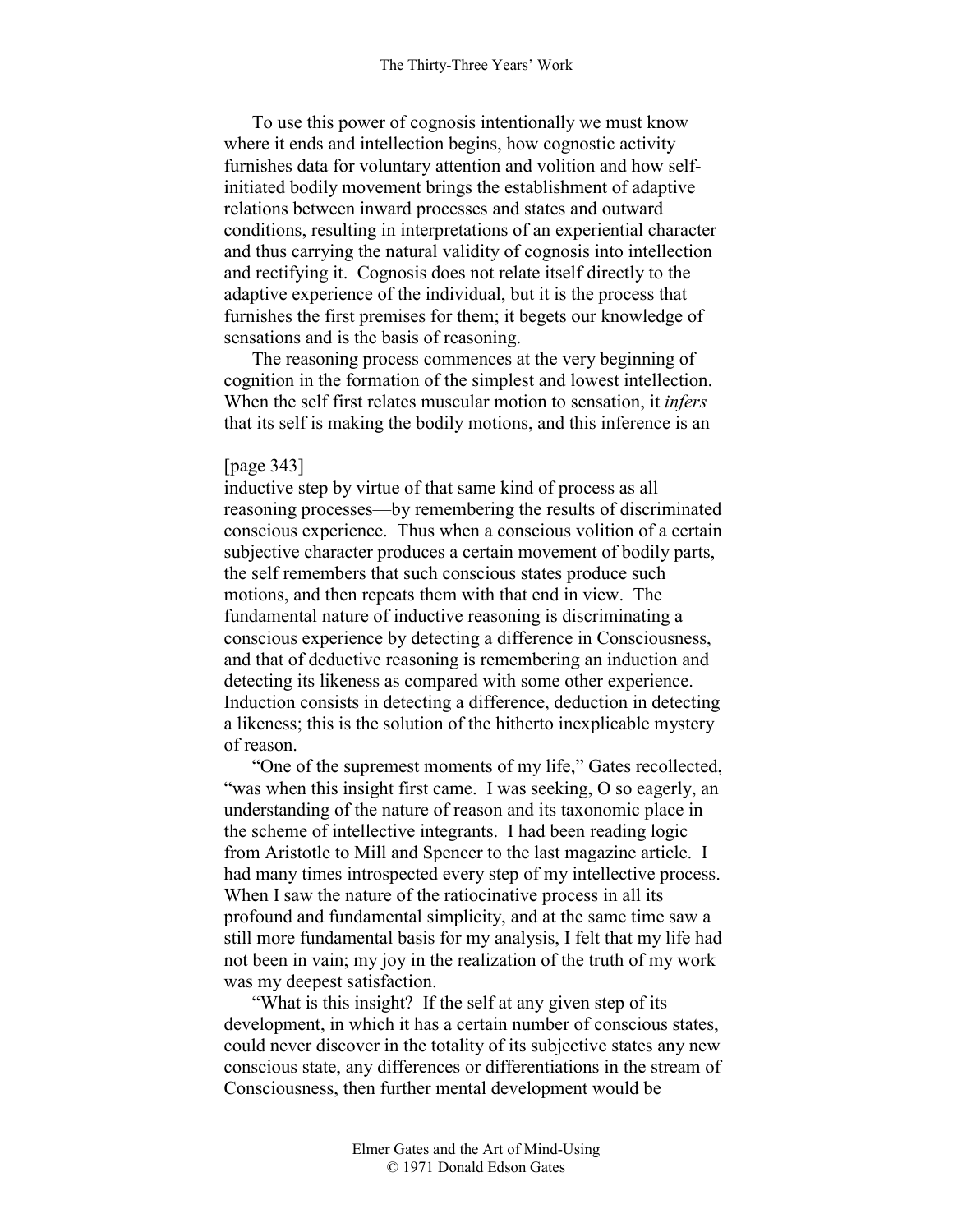impossible. A new conscious state must arise by the mind's discovering or detecting a difference between its present states and a new state just experienced. I do not think a multiplication of remarks will make the point any plainer. If the self could not distinguish differences there would be but one conscious state which would be psychally impossible; a conscious state can exist only as a relation or relatedness to other states.

## [page 344]

"The next process is remembering that experience. The creation of an enregistration in the bodily structure and the refunctioning of it constitutes the memory of that experience. The self finds it can repeat that previously discovered state by subjectively repeating that process by which it was first produced, and that is deduction. Similar self-active conscious states produce similar results in Consciousness. In making this discovery the mind detects likenesses between one group of conscious states and another group. To detect a likeness is to classify. At the very beginning of intellection the mind, by its nature, commences to make a taxonomy of its subjective states and tries to make it conform to perceivable objective conditions.

"The cosmic Consciousness immanent in a creature responds to its interactions with its environment in such a way that when a certain kind occurs a consciousness-state of a certain quality arises in the creature. As this state invariably occurs *with* that interaction it becomes the sign of that objective thing to that creature, and the two are associatively integrated in memory constituting a cognitive state. But the same quality of Consciousness-state to another creature or on another world might be associated with a totally different kind of objective thing. For example, to a creature in a pond a given object may cause the sensation of red, and if that object is used as a food, that sensation will mean something good to eat; to another however, of a different degree of evolution or on another planet, that same sensation may mean something noxious. Now divested of its cognistic meaning this state will be the same in *kind* to each one of a dozen creatures however widely its meaning may differ. The meanings are cognistic, but the consciousness element which constitutes the sensation of red apart from its meaning, is Consciousness per se. If a moment of Consciousness per se did not arise in response to the stimulus from the object, the creature could not be aware of the object. According to the special experience of each creature, that Consciousness state comes to have a quite special meaning: it is individualistic, local, temporal, relative while the Consciousness state *per se* is non-individualistic (the same in different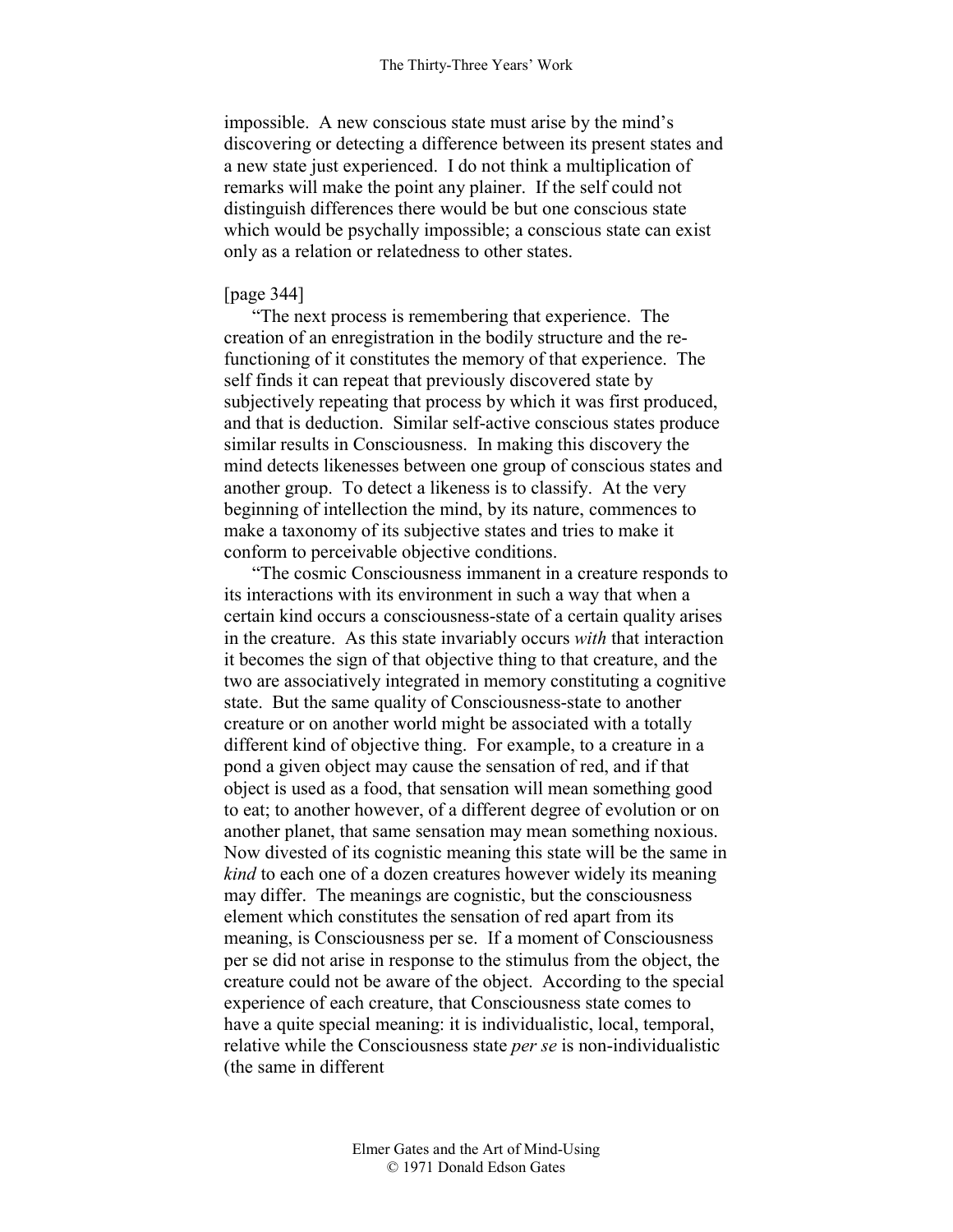# [page 345]

creatures), universal, absolute. All the experiences of a given creature in a given environment are primarily pure Consciousness states but when interpreted they are cognitive states and their enregistration as memory-structures and mental content builds the cognitive mind, which is local and temporal (necessarily so for adaptive value in an evolving creature).

"Grasp this interpretative, local, and temporal nature of cognition and you will not wonder that the eternal verities cannot reveal themselves through cognition; you will not wonder that ten thousand theories have clouded the sky of human intellect, filled it with storms and wrecked it with cyclones. You win cease to look for finalities in cognition; you will know that its very nature lies in its complete localness and temporalness and individual adaptiveness (specificalness)."

So Gates vehemently wrote.

This discovery of the true nature of cognition, the demonstration of the genesis and nature of meaning and volition, he considered among the "greatest glories of the heurotechnic method; all made possible by the discovery of cognosis." Heurotechny discovered the New Introspection and created the new science of introspectology, and with them discovered the fourfold validation as a new domain in scientific method that led to the discovery of cognosis and prelogic. This phase of Gates' work was not made public and was seldom talked about, except to a few of his closest associates. "Had I done as most discoverers," he answered a friend's complaint about not writing out this discovery, "I would have stopped with the first step and spent the rest of my life writing about it. I saw so many further wonders opening before my enraptured vision that I had not the time to develop and publish that one step."

There were hours and days in his early life when he yearned inexpressibly for just that kind of knowledge, never actually daring to believe he could get it. "Nevertheless I never stopped the yearning, never ceased seeking," he wrote. "When I found it, it was so big I could see only a small part of its vast scope, like a man trying to see the earth from where he stands. Gradually

#### [page 346]

I became aware of the magnitude of what I cognosed and now it fills my horizon. O how my heart goes back to those dear old days when I made my transition from the pre-psychurgic cycle of human development into the New Cycle—when Consciousness cognosed itself and cognition was seen from a higher Level! It was a great day for me when I definitely *knew* and *knew indubitably* that Consciousness is the fundamental certainty—and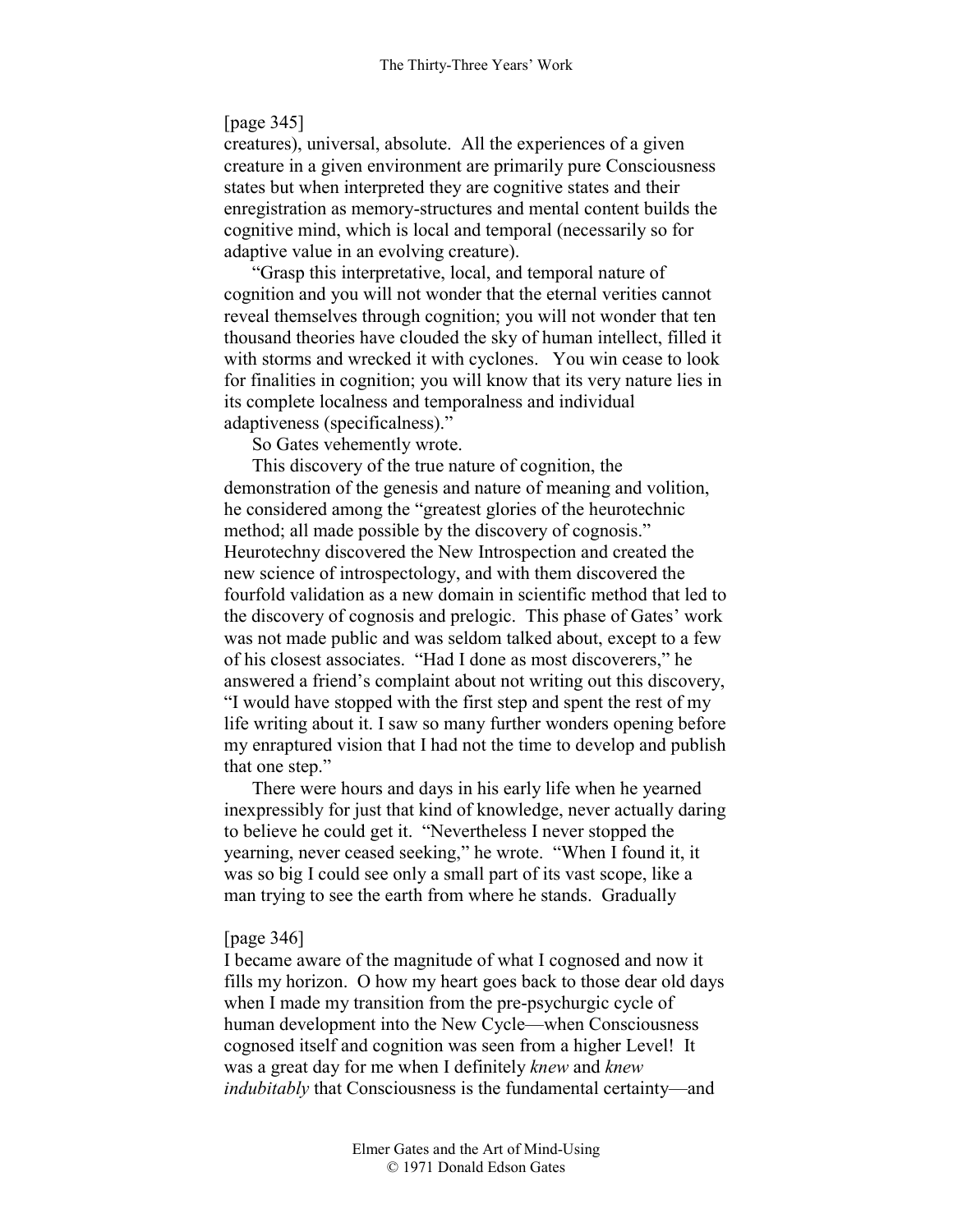the very greatest reality of Existence. I thought it over and over and realized that without organic feelings and sensations I could not possibly have known of the existence of anything, but the fundamental factor is the Consciousness that constitutes them. It is the most fundamental fact that it may ever know, prior to all doubt. I had at last *escaped from doubt* by discovering the indubitable and fundamental and uninterpreted nature of Consciousness....

"That concealed within the known Cosmos there should be another hitherto totally unknown cosmos was a surprise. Psychurgy was the Columbus of a new cosmos. It identified within the known physico-chemical cosmos another and vastly more complex cosmos, their synthesis constituting *one* psychophysical complexus of inconceivable complexity. In every cognitive mental state was found, like a jewel in its matrix, a Consciousness-state (cept) through which my Consciousness could peep into the Cosmos of Consciousness," he marveled.

"This Cognocosmos is the immanently directive organizer of the picture and the screen and the beholder. A new human faculty had to be born. It cannot be detected by the senses, nor intellectively perceived nor discovered by exploration with a telescope or microscope, nor by induction or deduction, nor by physical laboratory experiments, nor even by introspection. But ceptive introspection is the perilously dizzy path that leads to the Heights from which the new faculty may look through a rift in the cognitive clouds and discover a new and far more sublime cosmos than has ever exalted the mind of man. If the human race had always been without eyes, imagine the extent to which its cognitive world would expand with sight! They have been

## [page 347]

cognostically blind, but with the advent of cognosis the thick veil of opaque cognition has become transparent and sometimes it is wholly lifted for a few brief seconds, disclosing a new and almighty and impersonal Cosmos of ineffable beauty, majesty, and of infinite power, a whole new cosmos revealed! The wonder of this startling assertion is this—each successful cognostic pupil finds it to be true!"

The advent of cognosis is the *rise of a new power* in the human mind, and it marks the beginning of the psychurgic era by disclosing the disparate difference between cognition and cognosis and disclosing the local, temporal, and purely interpretative nature of cognition. Cognosis is ultracognitive. In cognosis we attain a new relationship to the Cosmos and a new and higher mode of religious insight and experience. There are certain things that we can indubitably know, namely cognocepts, and in them we have a criterion of truth and absolute proof of the mind's sanity and a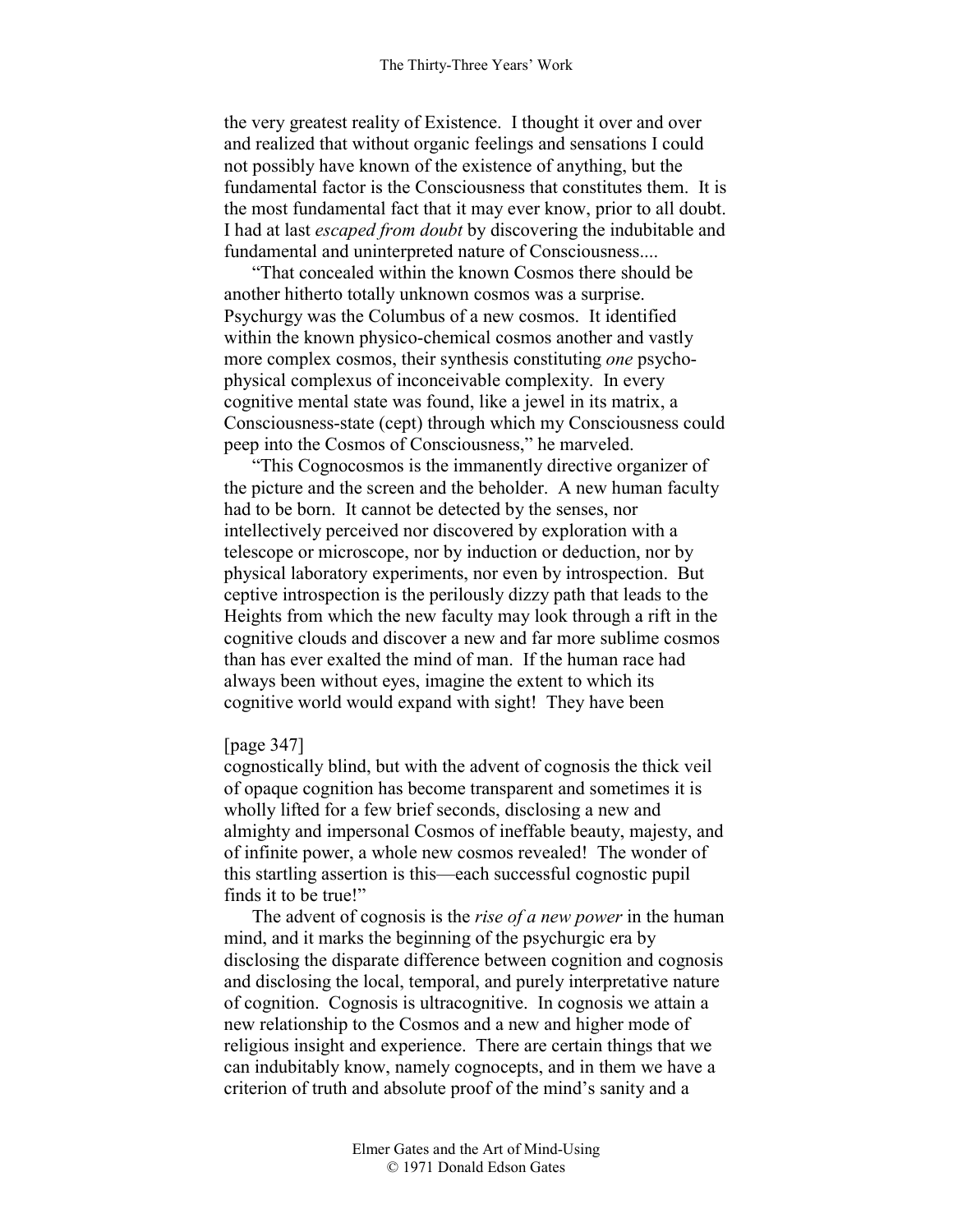contact with the infinitely immanent and transcendent in the Cosmos; and then through cognition, with its sensations and organized feelings and introspection and its intellective integration, we arrive at a knowledge of the Outer World-merging from the absolute certainty of cognosis into the relative inductive certainty of cognition.

Out of this knowledge comes also identification of the cognistic self and discovery of a Cognostic Self. By cognisis (cognition), Consciousness evolves for each species in interaction with its mechanical and social environment a mind adapted to those creatures for that environment, and at the same time in interaction with the Cognocosmos there is ripening in each individual a Cognostic Self that is an adaptation to the universal and eternal conditions of the Cognocosmos; and in some individuals a cognistic apprehension of that Real Self may occur and voluntary use be made of that knowledge.

"To see and know the 'content' of a cept as a self-activity independent of one's volition (wonderful!)," exclaimed Gates, "is to meet your own Real or Cognostic Self—the impersonal, universal, and perhaps eternal Self. As an activity it is able to

### [page 348]

direct the motions of the atoms constituting its brain substance and rorganize it structurally and make enregistrations as mental memories. Consciousness is the brain builder. Being self-active, it is a *self*, for a mere mechanical motion is not self action. It is the real self, all else in man is an automaton. It is the Higher Self. As cognosis is the basis of cepts, the mind is of the nature of cognosis. The individual self acquires additional and a higher kind of selfexpression. In cognosis is a true self-activity, the basic *selfreliance*."

It has been noted that in his steps in introspection what Gates called the Awareness played an increasing part and finally became a witness. He recorded early that consciousness is not a single phenomenon but a dual performance. Consciousness consciousing itself implies two consciousnesses—a dual perception of the same mental state in the same organ, in his brain and in a cosmic Consciousness. "O give me to sing this solid, simple, plainly understood truth; it is more wonderful than all mysticism," he wrote with youthful ardor.

He learned to discriminate introspection—which varied, from Awareness—which did not vary. Awareness is that which pays attention to and witnesses the whole conscious content of the mind. He warned "the truth-loving reader against any attempt at an occult or mystical interpretation of this most interesting and wonderful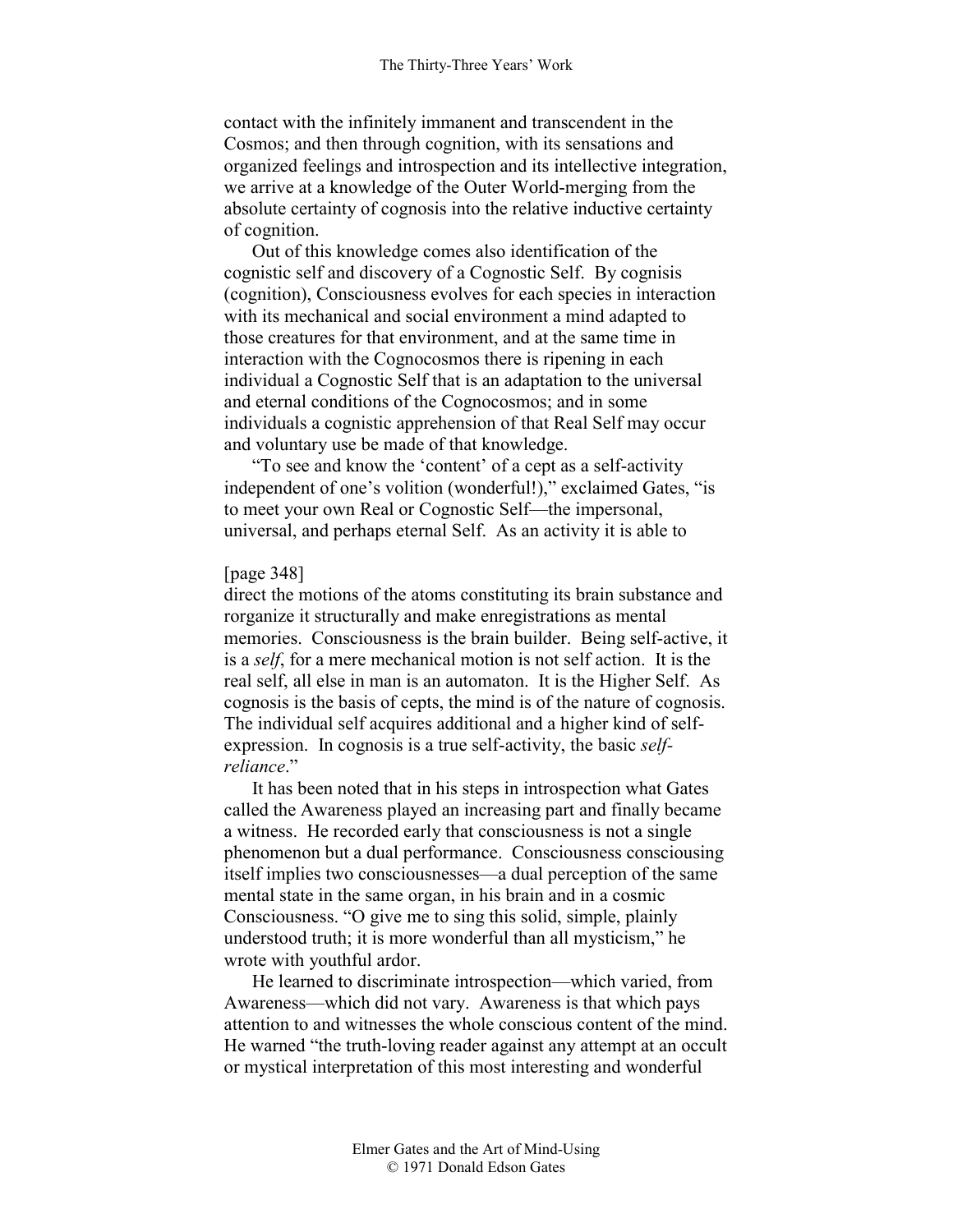phenomenon. It is a natural and not supernatural condition, as all my experiments prove; it is cosmic and not supracosmic."

The following entries in his diaries of 1899-1904 show progress in his study of cognosis and Awareness, and the beginning of his knowledge of how to utilize Awareness. (Adapted.)

I am a differentiated part of the Cosmic Mind. If I am not, then my mind came without adequate cause. I watch the Cosmic Mind process every day in my own Consciousness. I am amazed to find it has a nature of its own, and I understand how that nature could not have been different without impossible things being possible. Thus my mind *knows* (introspects) that there is

#### [page 349]

no limit to Space; that a body cannot travel from one place to another in a straight line and skip half the distance—that is, my mind is aware that it could not do so. Consciousness is aware of itself, that half is less than the whole. It not only knows these statements to be true but is fully and authoritatively aware that they could have been true in no other way, with an absolute knowing with which the ordinary certainties of inductive science are not comparable. Scientific data are matters of experience, and we do not know but what the facts might just as well have been different. The Awareness of Consciousness knows not only that a fact is true as a matter of experience but also that it could not possibly have been different. This Awareness that knows essential truth is not introspection, and when I cognitively understand why, then I realize that Awareness is the expression of the ontological nature of the universe.

In trying to become aware of our conscious introspects we must not try to image that which is by its very nature not imageable—for example, Space. When we try to get the mind's affirmations about space, we are apt to project imaginary lines in various directions and to picture it as a sphere. And such images are not attributes of space but steps in the method by which we arrive at a true awareness of it.

How the mind has this strange capacity to be cognizant of this dual Consciousness—to be a witness to its own states and acts, and to its introspection of them, and to the critical approvals and disapprovals, and at the same time to be cognizant of truth—is one of the amazing mysteries. . . . To my Awareness I am as objective as a tree, to my mind Consciousness is as cosmic as chemistry or gravity; between Awareness and Consciousness is the mind, built by Consciousness and viewed by Awareness.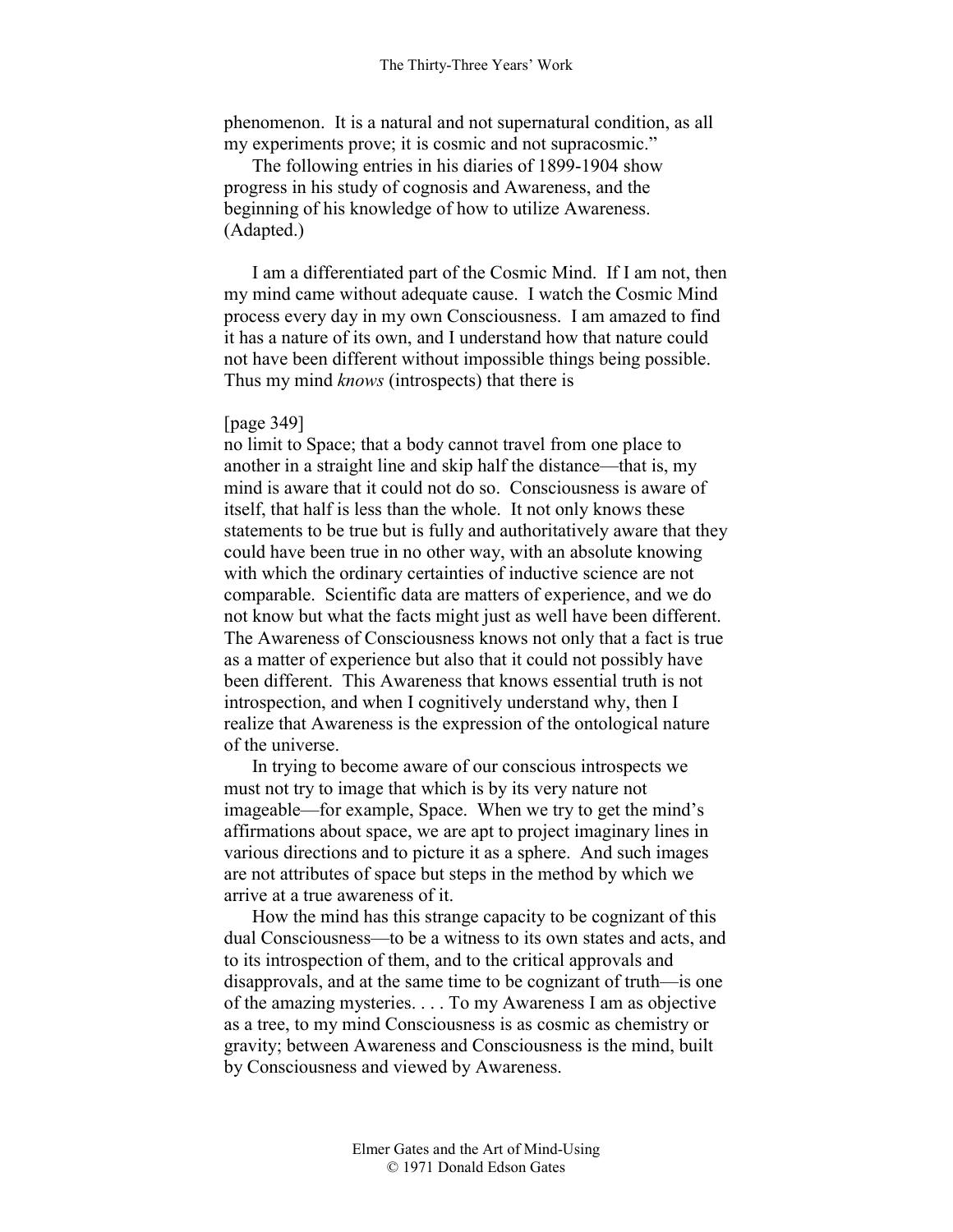In cognostics I have enregistered as mind-units data relating to the experience of Consciousness with itself that are new to the human race. Awareness is clearly a synthetic consciousness combining mental states and introspects of them into one whole that includes in one externalized way self and not-self; it is a composite

# [page 350]

state that integrates perception and introspective experience. But all these states are produced by a property of existence more fundamental—Consciousness. By means of volitionally paying attention to the factors of a mental state I notice that there is a more fundamental conscious state that Awareness has hitherto included, and then I observe that Consciousness notes its experiences with itself. Awareness touches the synthetic oneness of all cosmic units; Consciousness touches the immanent life of them all. By making Consciousness get a new conscious state about itself so that I remember it, I will enregister a series of memories new to the human race, and out of that new mental content may arise the power I seek—the power to read more of the book of Consciousness.

This power to look down upon and into yourself by the Awareness is the most impressive, immense, and awful event in the world. The Awareness simply witnesses—it does not even judge, it neither approves nor disapproves. It simply knows; it is aware of all that takes place in your mind, of the false and the true. Cognosis knows the cognitive content by being aware of it through cepts; the bridge to cognition is the Awareness. Cognition through entic introspection of the cepts becomes aware of the Cognosis of the individual; its bridge to cognosis is Awareness. The Awareness is witness to both these interacting worlds, between the subjective and innermost somewhat as sensation is the bridge between the subjective and objective. Now the immanent is in both. It has self-active and effective causal relations with both. The subconscious is phylogenetic, ancestral, suggestible—can be set to a good as well as to a bad task. It is to the superconscious, or Awareness, that high guidance comes when guided by knowledge, justice, love.

How marvelous that we carry with us every moment a witness that remembers every motive and secret wish and thought and act and yet does not in any way prohibit these unless trained and asked to do so! This training, and even the idea of it, is my discovery and contribution to morals and ethics. It requires an associative enregistration of the Awareness memory with the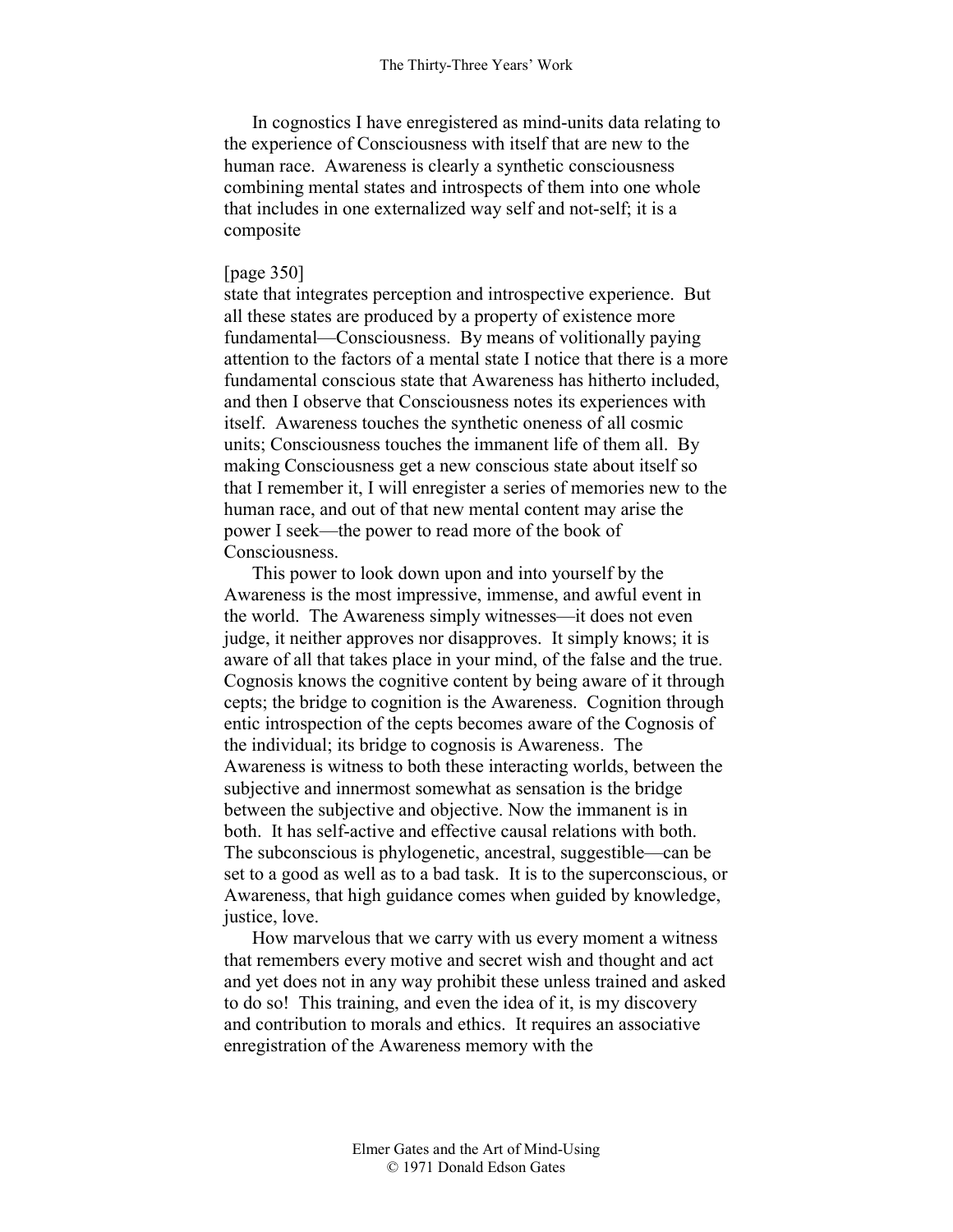# [page 351]

memory of each motive and desire until the related memory content of the mind has a greater number of awareness associations with it than without.

When once the psychurgist discovers that mental processes are cosmic, that the mind is cosmic, that he asks of it and it performs, that it contains that which is immanent and universal, he will realize in his own Awareness his connection with The All, and in his introspective Consciousness will realize his identity with the Cosmic Psychal Process. I know this, and I know others can be led to know it. Surely there can be no more positive religious force than the direct knowledge of the immanent presence in your own consciousness of that-which-is-at-the-head-of-Cosmos. To realize that every conscious state is at once known by the Awareness surely this is an ever-present power over morals.

The nature of Consciousness is such that you cannot deceive it, bribe it, lie to it. Consciousness is cosmic, is immanent in all minds everywhere, is a universal process. The nature of Consciousness is a better guide to all creatures in all worlds than would be a multiplicity of externally enforced plans, and better than any preconceived design, because Consciousness is immanent in the mind of every creature and continuously readapts itself to ever-changing conditions of environment; and to Consciousness, mind is an environment.

It is especially significant that the study of this subject of Consciousness by the new methods requires a highly developed moral and religious life. It is not only upon a complete and accurate scientific knowledge about life and its environment that we should depend for conduct-guidance but also upon the feelings and impulsions and other goings-on of life itself. Life is larger and more complex than our knowledge of it; we need not only the guidance of our scientific knowledge about the esthesias but also the guidance of the esthesias themselves, for there is much more to them than we know. We should be led not only by science and philosophy but also by the scientific and philosophic processes and abilities and impulsions going on in us, and also by the selfdirective and cumulative process of the world's progress

#### [page 352]

in science and philosophy. Not only a knowledge of things but also the natures and happenings of the things themselves, not only our knowledge of Mind (Life) and Consciousness but the felt influences of the continuous goings-on of Mind and Consciousness, should lead us; for it is by this felt influence that their (to us largely unknown) natures and activities become more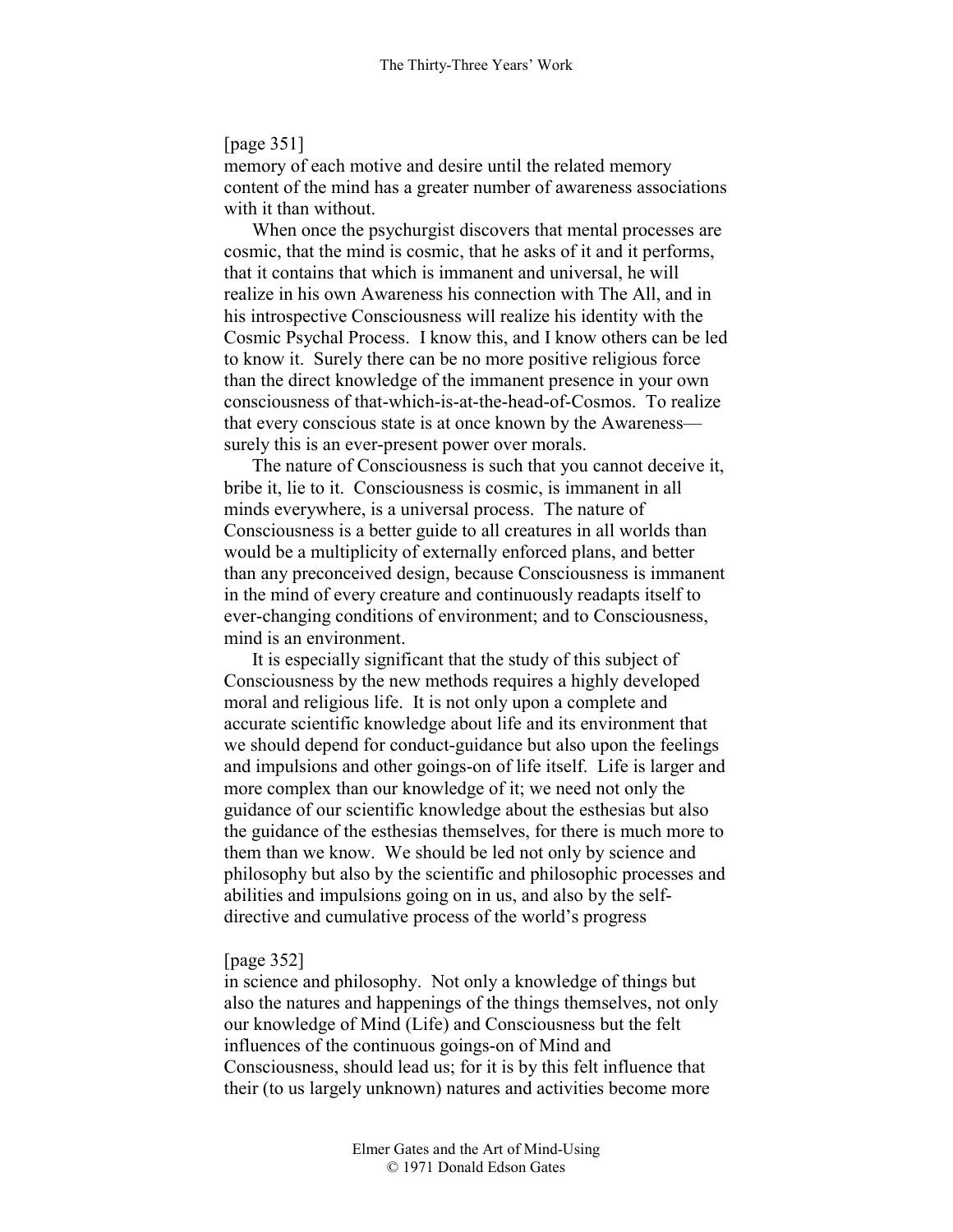fully operative in our lives. Not only what we know and feel but also that much larger part that we do not know and feel should be allowed freedom to affect us. The alogical and subconscious and superconscious do actually lead and drive us according to their own cosmic natures, but it is our *scientific knowledge* of them that enables us to utilize them more directly, efficiently, and completely, and to avoid useless effort and mistakes. Therefore, to study Mind and Consciousness successfully we must live the natural and sincere daily life of Consciousness and Mind and thereby put ourselves not merely under the guidance of our scientific knowledge of these things but also under the leadership of the things themselves. Students may enter further and deeper into the cognostic domain. A new psychology arises: a cognostology. Through cognosis we are able to study the eternal and universal; if there is a Life Beyond and if ever we reach direct knowledge of it, it will be through cognosis. (Up to the advent of psychurgy nothing had been found in the mind that was adapted to an eternal or universal life—only a cognistic hope for a life beyond the grave and love's promise.)

Cognosis is in touch with that which the religiously inclined, without being able to define it, have been seeking in all ages; namely, conscious contact with this immanent and transcendent regnancy of the Cosmic Process. It is by cognosis that we actually come into the presence of the unmediated flat, and in a far more fundamental way than has ever been conceived possible. Cognostic experiences are not mystical experiences. It is hard to drive from the human mind this obsessing phantom of mysticism, so long has the mind been schooled in it. Eastern pantheism with its "All-pervading Presence" and its "divine Unity manifesting

### [page 353]

as multiplicity" gave us philosophic mysticism. As Monism it quickened the intellect of Plato; as Neo-Platonism it entered Christianity. The sparks that kindled the Reformation came from the brains of two German mystics—Eckhart and Tauler. Luther drank deep at the same mystic spring. Philosophical mysticism seeks *intellectually* to know about God; religious mysticism seeks *esthesically* to know and feel God. The one contemplates, the other worships; the one thinks, the other loves; the one wonders, the other adores. Professor James says that 'personal religious experience has its root and center in mystical states of consciousness.' How could it be otherwise when cognostic realities cannot be cognitively apprehended, or at least cannot be cognitively described? How could it be otherwise when the mind has tried to cognize things not cognizable, but only cognosable? How futile to attempt to image that which is non-cognitive! Of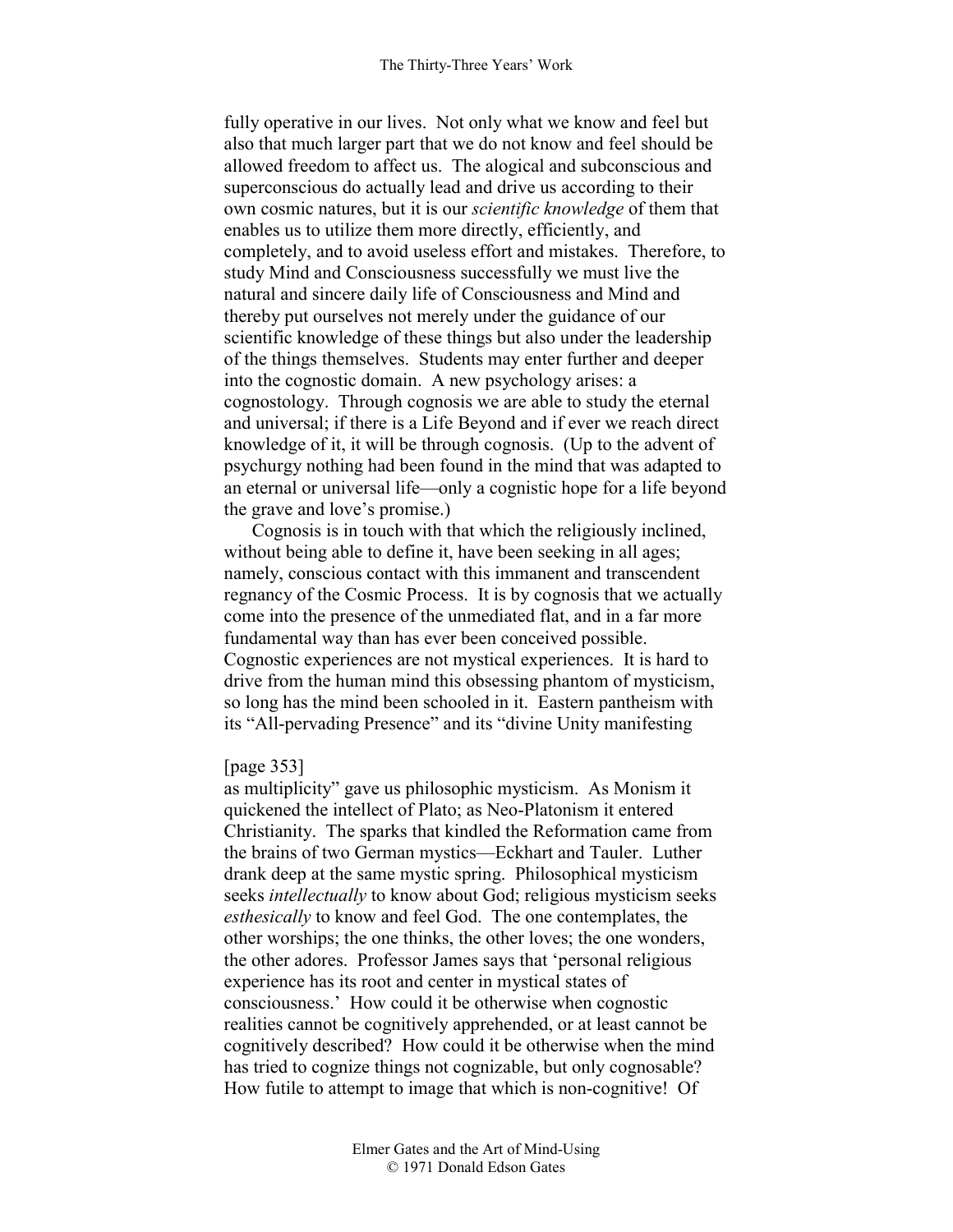course the result will be nothing other than mystical states of consciousness as long as cognition tries to grasp cognosis, as long as the fish tries to walk. The psychurgic religion has its root and center in cognostic states of Consciousness cognostically known, and thereby mysticism vanishes; and while these experiences are cognitively uncommunicable, they are not cognostically so from a teacher *who has had the experiences* to a pupil who has the ability to receive them. Moreover, never before in long history has there been any experience so indubitably known. Truly it is a religious basis built on a rock.

Copernicus changed man's conception of the universe by making the sun and not the earth the center (or one of the centers) of the mechanical system; so cognistics and cognostics have changed man's conception of religion by making the nature of (mind and) Consciousness, and not anything else whatever, the center of the moral, ethical, and religious system. It is its own mind and environment and the nature of Consciousness that determines for any creature in any world what is good or bad, right or wrong. Ultimately the conception of right and wrong is either the nature of Consciousness or the nature of

## [page 354]

matter and motion. We do not bow to some external authority: our authority is our own immanent nature—not the Light Within (that is merely a cognistic tool).

The conclusion from the cognitive, local, and temporal nature of reason that what is true to one creature may be false to another, that what is beautiful to one may be ugly to another, that what is good for one may be bad for another, and so on, is of profound philosophical and religious significance, especially when it is remembered that this is not true of cognosis.

That the Light Within (the moral conscience, or Kant's categorical imperative) is purely cognistic is a discovery of farreaching practical consequence to morals, ethics, and religion. To see this great truth and to see that the standard for conscience is in the nature of the mind itself, and that to accumulate validated data in science, philosophy, and art, and in the objective imperative, is to normalize and rectify the conscience. By rectification is meant the adaptation of conscience to what is normal in a given species.

 [From diaries of 1903-4, one phase of Gates' study of Consciousness, felt as a "self" or presence, is described.]

October 24, 1903. I awoke this morning with my mind filled with utter wonder about Consciousness—that life's maximum joy consists in re-functioning and intensifying our awareness of the world, or our knowledge of it. Hence Awareness sums up the joys of intellection, esthesis, and conation, sums up our experience with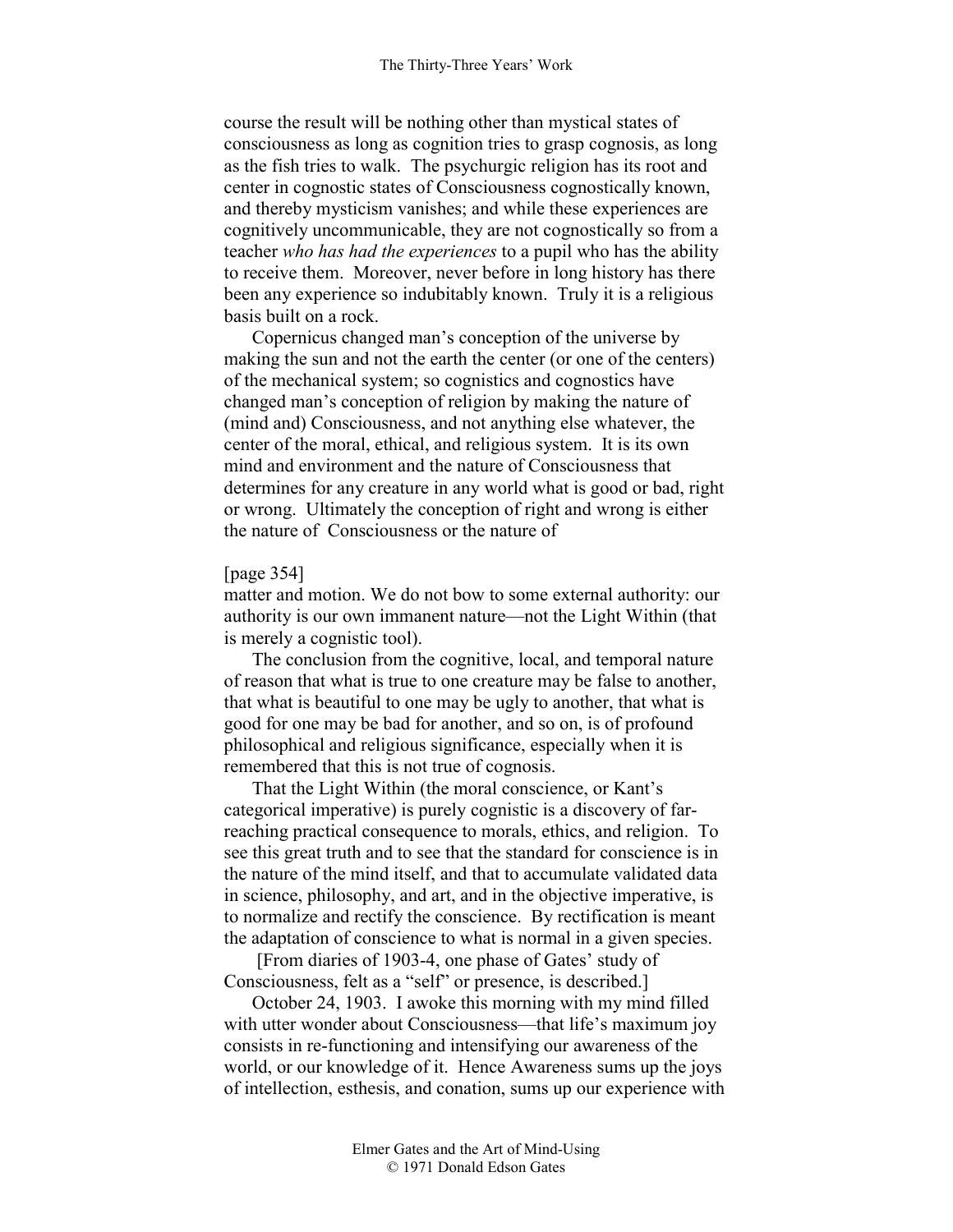the Outside World and the Inside World. I had *arrived at new content and meaning*—in sight of unexplored domains. The new meaning was that the joy of one's awareness of that knowledge of an esthesia once experienced is like a snapshot of that pleasure to be carried afterward. Not merely as a memory will that experience be retained, but as an introspective formula for repeating and reexperiencing all the best of it without the bad—and that best a thousand times magnified, not merely the pleasure but the bliss of awareness of that pleasure. It was my first insight into the esthesic pyramid, or psychotaxis of esthesias. I can now state that the greatest discovery will relate not merely to Consciousness but to the art of increasing,

### [page 355]

augmenting, and prolonging its happy states, which are the sole objects of all efforts.

February 13, 1904. This morning just after awakening and while my body was as yet motionless with a feeling that I did not want to move and my senses were quiescent, but fully awake, I again had the recently oft-repeated experience of being in close communion with my own Consciousness and Awareness, but in addition I strongly felt that larger Self of the Cosmic Mental life in which I am a unit. These experiences have taught me that my usual daily attempts at quiescence are comparatively ineffective, as I do not really get quiet. When all mental and bodily disturbances are completely at rest, then those unusual and but little-used mental powers are free to act; and in one of these moods I ought to discover something about the mind and its relation to Cosmos.

Sunday, March 13, 1904. More and more frequently I have these morning inner experiences, but I can never quite describe them because their emotive content is so much larger than the intellective. This morning, however, I had just a little intellective content—but I must nevertheless try to describe it by something else as a dim suggestion. On awakening it has become my habit to contemplate or try to realize my mental relations to The All, or to my Consciousness or Awareness. So accustomed have I become to this daily "communion" that if it does not take place I miss it like a loved one. It does not take place every morning. It used to be only once or twice a year, then every month or so, but recently about once or twice a week, and I am greatly interested. I very much desire to attain some new insight into my relation to the immanent Consciousness that underlies and builds my mind, or the Awareness that witnesses my mind and is regnant over it, or to that Cosmic Life and Mind with which my Consciousness or Awareness is in touch; or if possible to get some kind of touch, intellection, emotion, conation, with either the immanent or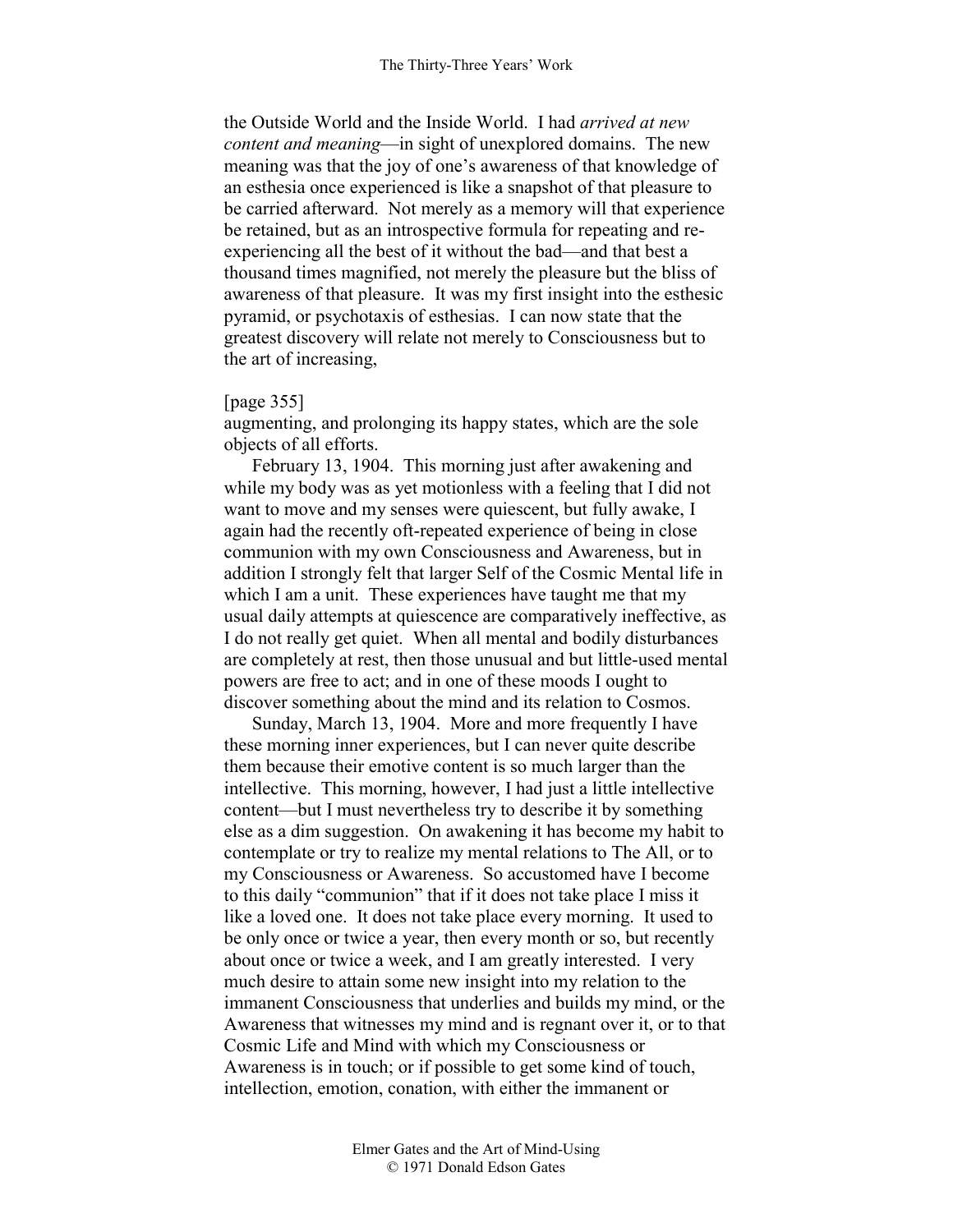superregnant mind of Cosmos or some individualized or organized intelligence therein. I hold myself free of prejudice.

# [page 356]

There is an outer series of cosmic events, such as movement of the stars and the evolution of life on earth, and my own subconscious life processes, over which I do not have direct volitional control; and there is an inner series of cosmic conditions called Consciousness and Awareness over which I have no direct volitional control; and between them exists my own inner mindseries, which according to its knowledge of all three series enables me to adapt my acts to purposive conduct. If that knowledge is correct and extensive and if feelings are normal, I will drift or conform to the trend, or tendency, of the cosmic series. Now, my knowledge is limited and largely incorrect, and to that extent I am apt to run constantly counter to the cosmic purpose, or telos. But if I am in close touch with my Consciousness or Awareness, it may influence my mind (intellectively, emotionally, or subconsciously), being part of the cosmic series that tend to normalize me. Now, I have felt during this morning experience that I am getting nearer to something. This morning I felt strongly that I was face to-face with the Cosmic Presence as a Self. . . . It was like a characteristic feeling, advice to a friend, or new insight into work. Add to this feeling that characterizes a coming insight, the further feeling that I had of a Cosmic Presence combined with the feeling that precedes the advent of a new idea—of an idea scared away. . . .Henceforth we will be companions, aware of each other. Then the feeling of the presence and of the dawning insight withdrew behind the thick veil, and I felt so *lonely*.

Do you understand, O my reader, that if it ever does speak to me in unmistakable terms, I will carry out its behests despite deaths, devils, and hells—will do it if it takes me millions of lives and work in millions of worlds. Or I will do it even if with the insight comes the knowledge that in a few short years death will be the end of me forever and forever. I am arriving at a point of view about my relations to the outer and inner series of activities and conditions.

March 30, 1904. My tendency to contemplate The All and my relation to it is growing so strong that it is the almost invariable

# [page 357]

content of my consciousness when I awake. A sweet, beautiful elevating rapture, full of trust and hope and a growing consciousness of a Presence, so strong it begins to pervade my dream-states and makes my nights peaceful and free from worry. This sweet Consciousness of Awareness coming in contact with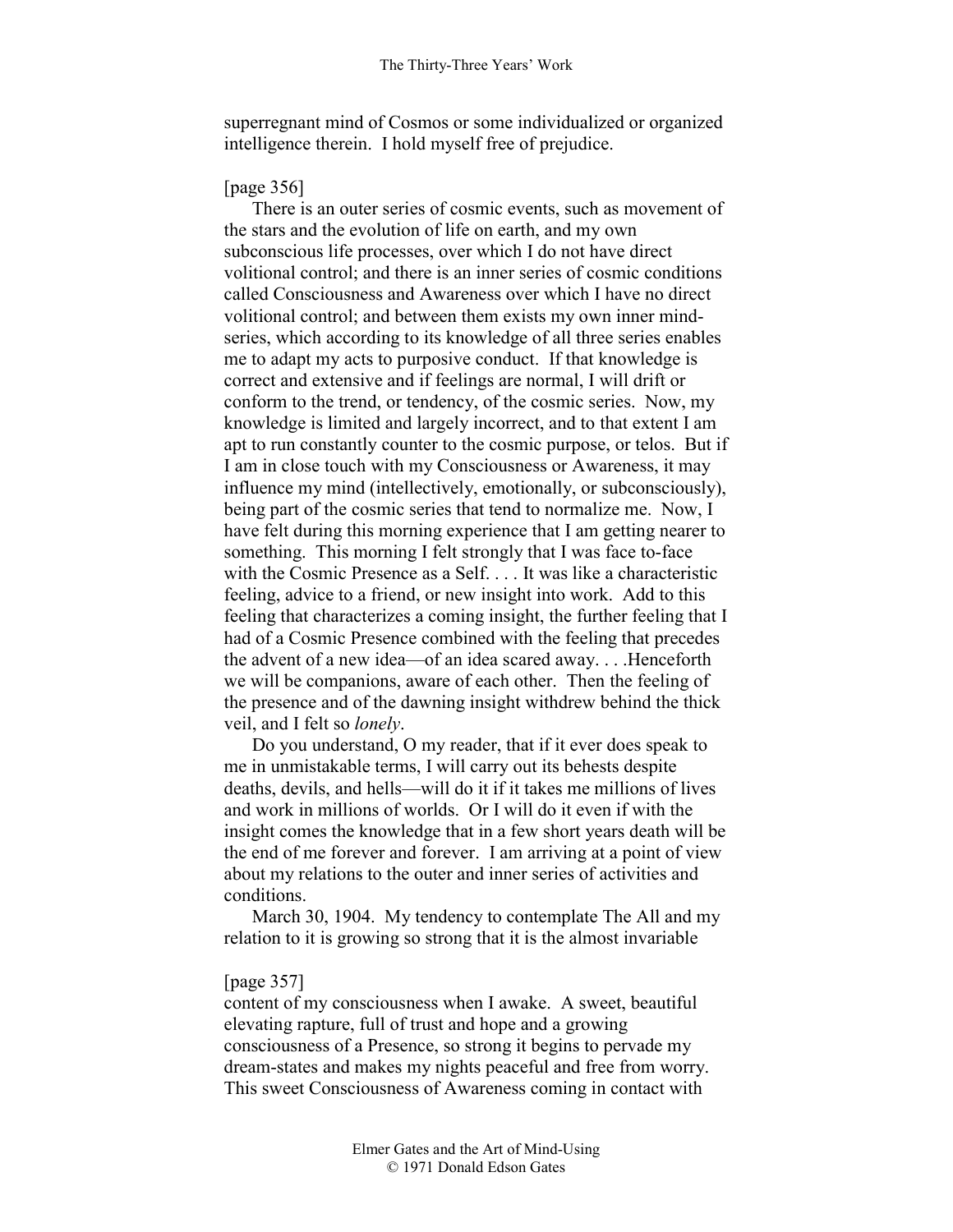the Cosmic Life begins to be felt in my subconscious instead of my worries; this Awareness comes of its own accord. I wonder if my long worry has been one of the means of training by which I can accomplish this. I never succeed in writing what I intend. It is largely a feeling-content and wholly indescribable.

August 8, 1904. This morning I felt again close to the Great Presence—that Consciousness as I experienced it is conscious of something larger than itself—of something that affects me as a presence that is aware of me, and of which I am dimly conscious. The problem is becoming amazingly clearer, this morning more than ever: how I should study Cosmic Consciousness; that esthesias are constants and intellections are variables in motives; that introspection is Consciousness noticing one's mental states, that consciousing is Consciousness noticing itself; and whether Cosmic Consciousness is a Personality or a Force, I can hope to learn how to utilize it directly. Consciousness is the route to a knowledge of one's own mind and through that a knowledge of the subjective Self of Cosmos, which is one's completed self. Awareness is a route to a knowledge of the objective self of Cosmos. Every morning I awake with the consciousing process going on, and I feel very near to a Presence and to a great discovery-a great Power.

Such were some of his insights through 1904, and by 1905 he wrote: "I became aware that the Cosmic Consciousness recognized me and saw that I knew it. But O so subtle-evanescent, different from what would be supposed—simpler—grander."

But it was his sophic dominancy of 1910 that allowed him to write his treatise on Selves, Persons, and Cosms, summarizing his discoveries and adding many new ones on this fascinating

#### [page 358]

subject of self. Original in scope and content, a culminating contribution of his cognostic and cognistic study, he wrote of it, "Someone, somewhere, a hundred years from now will understand it."

In that same unusually fruitful year he restated his experience with additions as follows: (Adapted.)

I am entering into the first glimpses of a Cosmos that is unutterably more wonderful than the cosmos hitherto known or imagined. A Cosmos that underlies all kinds of existences hitherto known or conceived. Immanent in all these alleged incarnate and incarnate beings, in the whole Mechanical System and Biotic System—immanent in and yet aloof from all these things is another and far more wonderful Cosmos. This Cosmos of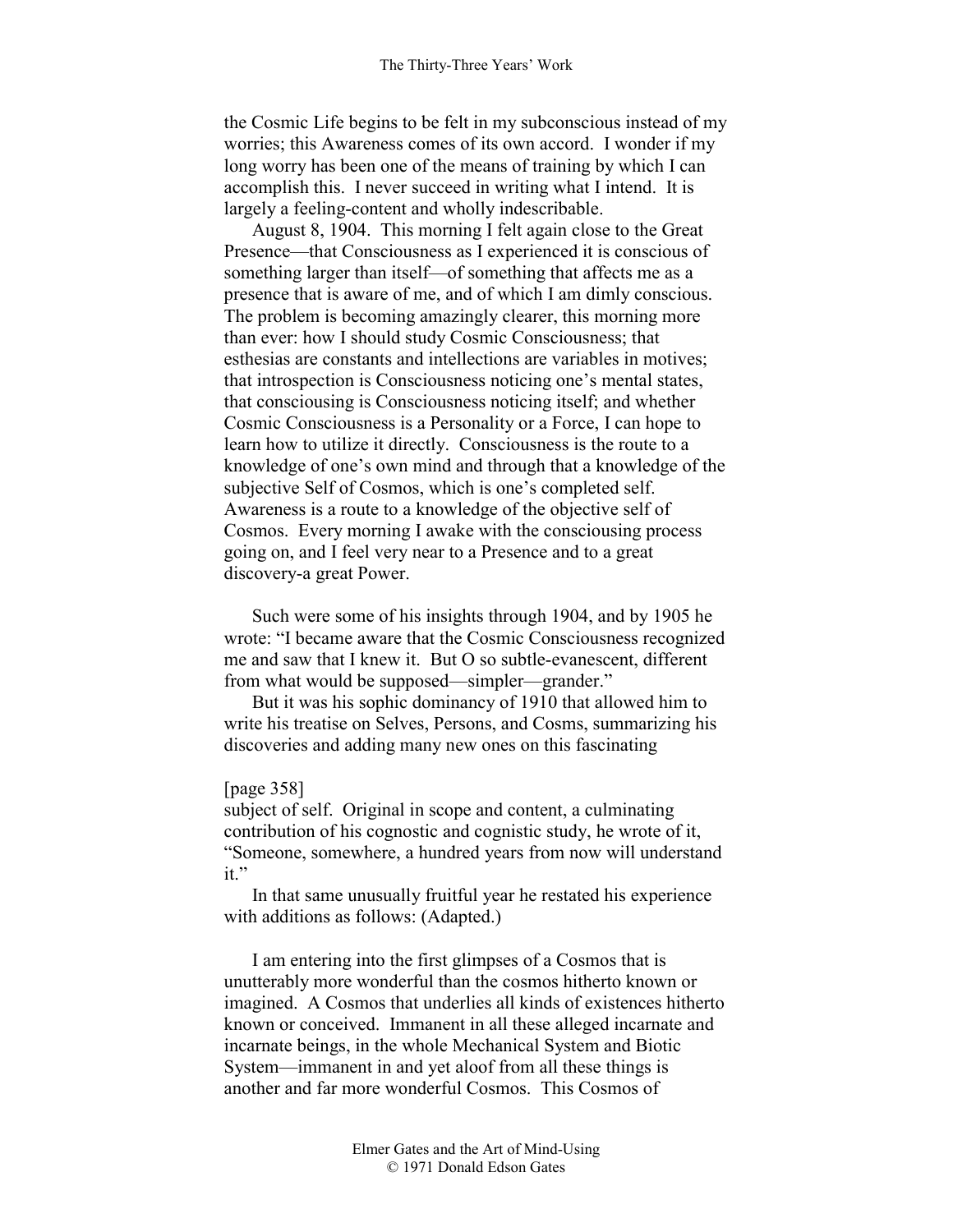Consciousness as organized cognosis is a "Cognocosmos" that abides in all worlds and times. It is an infinity of interconnected cognostic states and processes, psychotaxically related and coordinated into a system of being that abides forever, enthroned in that other cosmos which we have hitherto known, but not partaking of its mutations. This infinite and universal Cognocosmos abides as a self-conscious identity while its Mechano-Biotic Body of Universes undergoes perpetual change.

By cognosis every cognitive state is found to contain an uninterpreted conscious state. This by having invariably occurred as a concomitant to any given stimulus or movement has become the sign of it and comes to have that meaning to that creature in which it occurs. This is the psychurgic law of cognition. Now, if the cognitive complexus is introspected according to art, the uninterpreted conscious state hidden therein may be detected and identified, may be known to be non-cognitive, may be known not to be partaking in any cognitive illusion or error, and may be directly and immediately known by a non-cognitive mode of knowing.

Having identified the non-cognitive conscious state in the typical intellections, ethesias, urgations, and introspections, it may thereafter be easily re-functioned (so far as the cognitive

#### [page 359]

part is con-cerned), producing thereby less obstruction to its apparition, for its manifestation is transitory. By and by after physiological quiescence and subsequent practice of psychurgic introspection, this conscious state may be caused to take notice of itself and thereby become conscious of changes that take place in it—changes not of one's volition—and thereby become conscious of the qualities, durations, intensities, clusterings, successions, and mutual modifications of these states. The Awareness is a witness of that consciousing process. It is the very inmost secret of nature and life, Consciousness *consciousing* Consciousness, and I call it cognosis, but it is the regnancy that has superimposed a Cosmos of Consciousness upon the mechanical system of the universe.

Any conscious state contains behind the "Veil" a Consciousness-state that may be caused, if you know how, to reveal the whole nature and potency of the cosmically existent Consciousness and its associated and other kinds of coordinate Being. Consciousness per se by cognosing itself will make this revelation; it will not be your doing it: a non-individualized nature is revealing itself to itself and you witness through the Awareness the Revelator and the revelation. This is in fact and deed an actual contact with the superhuman; the result is a knowing that is absolutely known. It is not speculative mystery nor a dream vision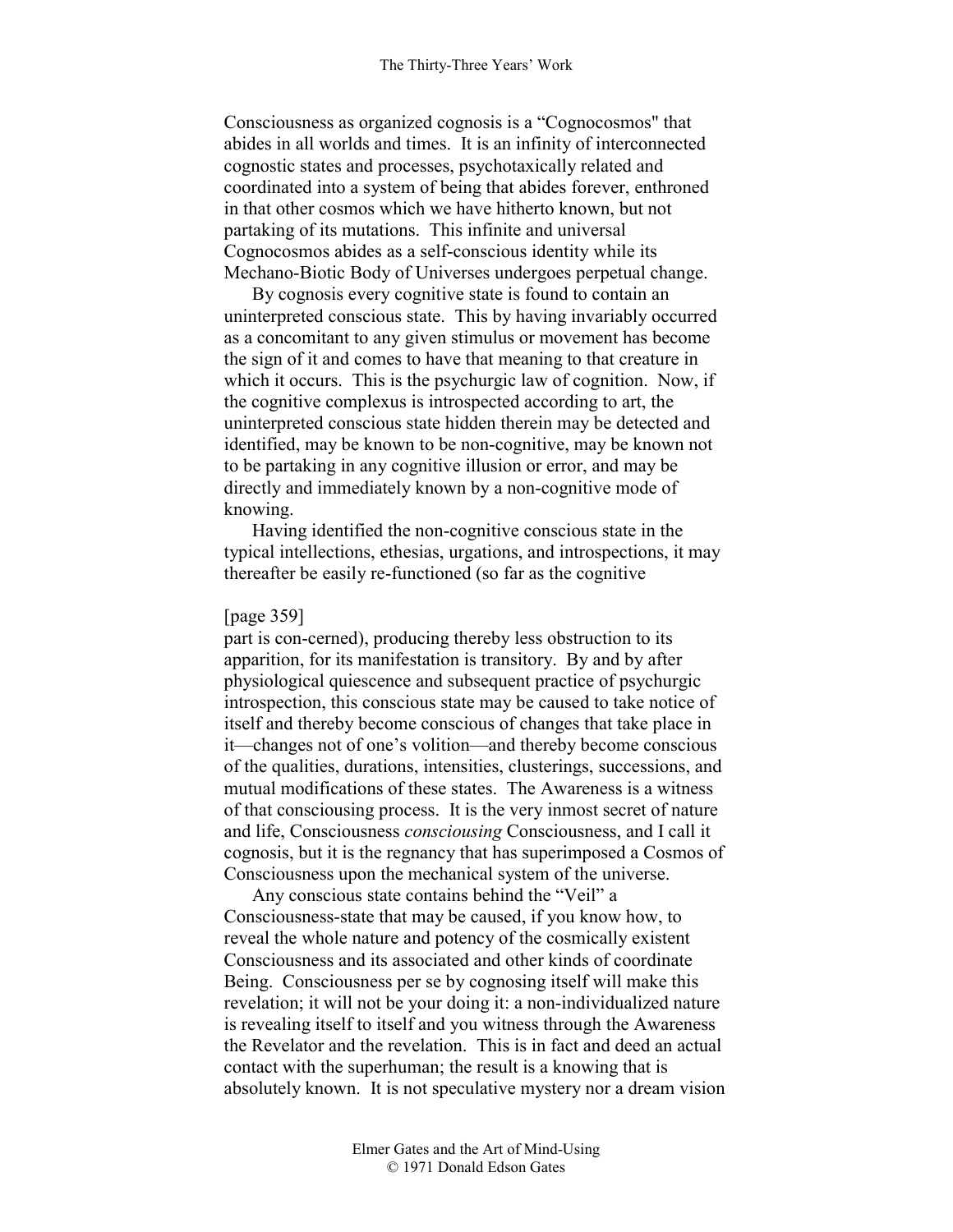seen through the eyes of faith; it is the most veritably known and surely certain of all knowledge.

All this is what happened to me when I discovered cognosis, when the new type of mind was born in me. Never will I forget it. Although over a third of a century has elapsed since my mind saw the first glow of the gray dawn, over fifteen years since it turned red, seven years since the horizon began to grow white, and nearly three years since the full and direct rays of the Light shone upon me—not yet (1910) has the ineffable joy of that occasion ceased to make my heart beat fuller and faster. Veritably it seemed to me that the half-awakened and still awakening "soul of the world" was not unaware of what was happening when this revelation first knowingly occurred in a mind of the

#### [page 360]

human race, and it seems to me, day by day, that this "world soul" is still and consciously aware of every step. Every morning I awake at an early hour to my daily mentative work and as I sit down at my desk to record my dawning insights regarding psychurgic matters, I feel an *inrush* of ectic joy that like a large wave engulfs my own little entic ripples of enthusiasm and sweeps them into every shore of my being. I know of no other joy that so completely meets the Approvals, is so completely satisfying, so triumphantly and ecstatically blissful, just as it was when the light of the New Cycle first dispelled the cognitive darkness in my brain. I repeat, I feel I was not alone in my joy; I speak of it as of psychologic significance. It seems to me that wonder has not yet ceased to open wider its eyes; surprise still stands contemplatively transfixed just as it stood when the Veil began to lift; curiosity still stands tiptoe on the Height, eager for more although scarcely able to bear any more; and Reverence still kneels in ecstatic adoration.

So it is when a Pupil is first thrust into Cognosis land: the mind only slowly awakens to the wonder of the new experience; there is a dazed realization that something momentous has happened, but only after several years of life in the new order does he begin to realize some phases of it concretely.

This incomplete and very imperfect explanation may give some sort of idea of the *nature* of cognosis and thereby a better understanding of the nature of cognisis (cognition), but this understanding is not the equivalent of *experiencing* cognosis.

Life as hitherto understood is cognistic only, but now the life process includes cognosis, which is not local, relative, temporal, or individual but universal, impersonal, and eternal; that is, cognosis brings life into alignment with a different order of Existence. It turns out that life is something more than mind, but it is a different kind of life than belonging to our customary experience and is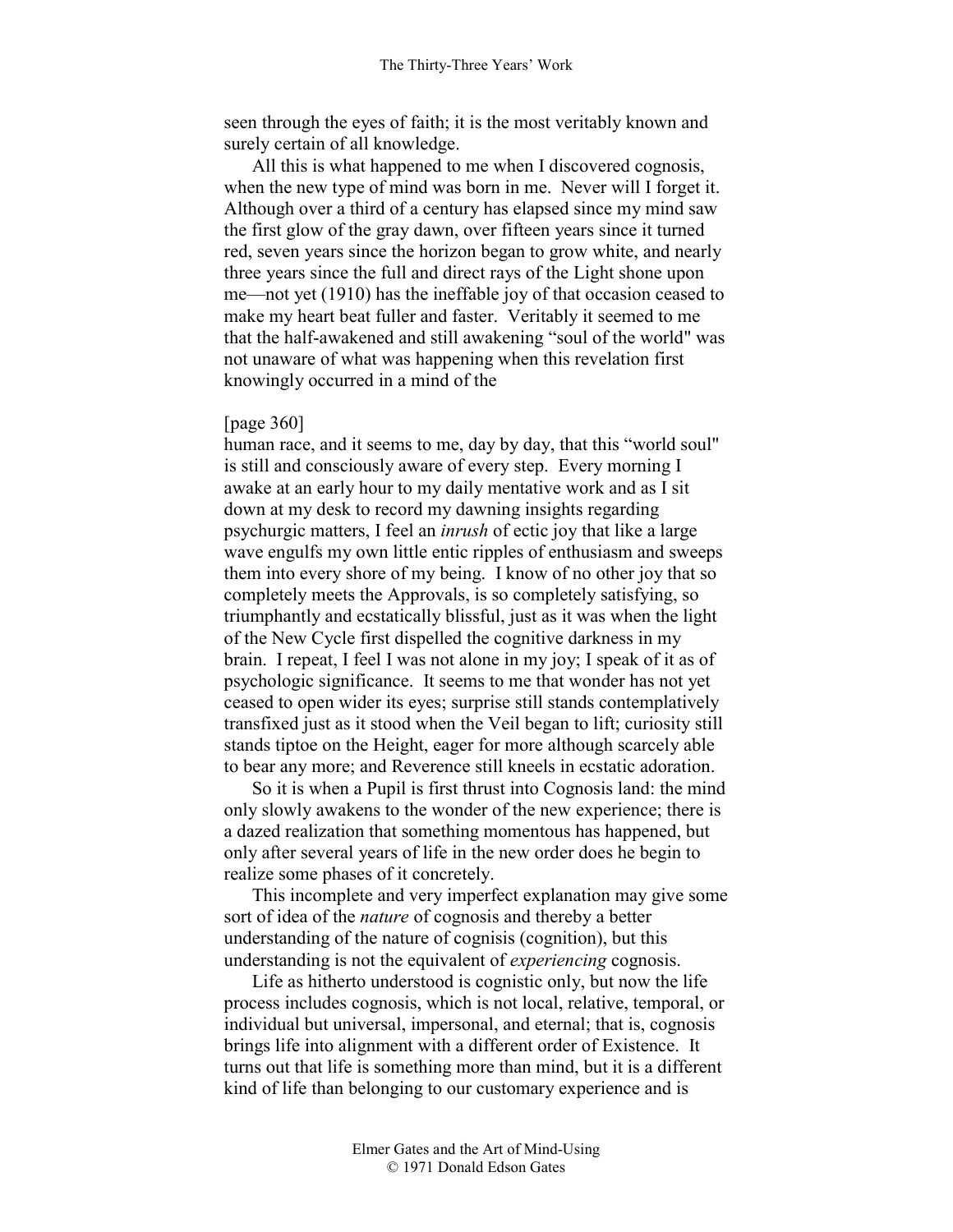sharply contrasted with it. This other kind of Being is not what might be supposed. It is not, for instance, what has been called "spirit" or "soul" or "the next world,"

### [page 361]

but is quite different. Ordinary language cannot convey a correct understanding of cognosis. It is hard for the unprepared mind even to understand psychurgy, because it is so unlike our customary and naive mental methods.

Cognosis must be so taught as to reveal clearly that it is a natural phenomenon, and to it no person can claim sole access, as a mediator or vicegerent, and thereby base upon it a priest-craft. I must expound the teaching of that which is not myself or my personality or thought; namely, the nature and activities of Consciousness as known to Consciousness itself, directly. Consciousness as cognosis talks a different language. Cognitive language cannot be used. Happily cognosis uses a more directly immediate mode of communication, a universal language understandable by the consciousness in all creatures and worlds, and he who takes the first step in cognosis has already learned its language. As its activities are not subject to our cognitive volition, its own initiative must be awaited, and progress is slow unless much time is spent getting ready. Flashes of cognosis are transitory at first, hardly to be discriminated from introspection; but with a re-functioning of the cognitive response to it, facility in not prohibiting its influx is achieved, and sooner or later the new vision of the Cosmos is attained. In and through cognosis we make an adaptation to eternal and universal environment. Cognition is secular, cognosis is intrinsically religious. In it we find something not humanly transitory upon which to lean but something universally regnant. In it and in alethiocracy—the rule of truth as validated knowledge—lies the central point of the world's attention during the coming centuries.

Is it not strange that Consciousness, the most potent and important of all known causes, has been regarded by science and philosophy as a mere abstraction? A modern scientist has asked, "Is there such a thing as Consciousness?" Another writes, "For though the individual Consciousness represents the fullest and most concrete generalization of philosophy, yet none the less, it is not concrete, it is not real. It lacks the thisness, the alogical

# [page 362]

immediacy that alone can give it flesh and blood-in a word, life. The individual consciousness, the object properly of psychology, is itself no more than a general type." It has been assumed that just as there is no such actual creature as mankind, or Man, but only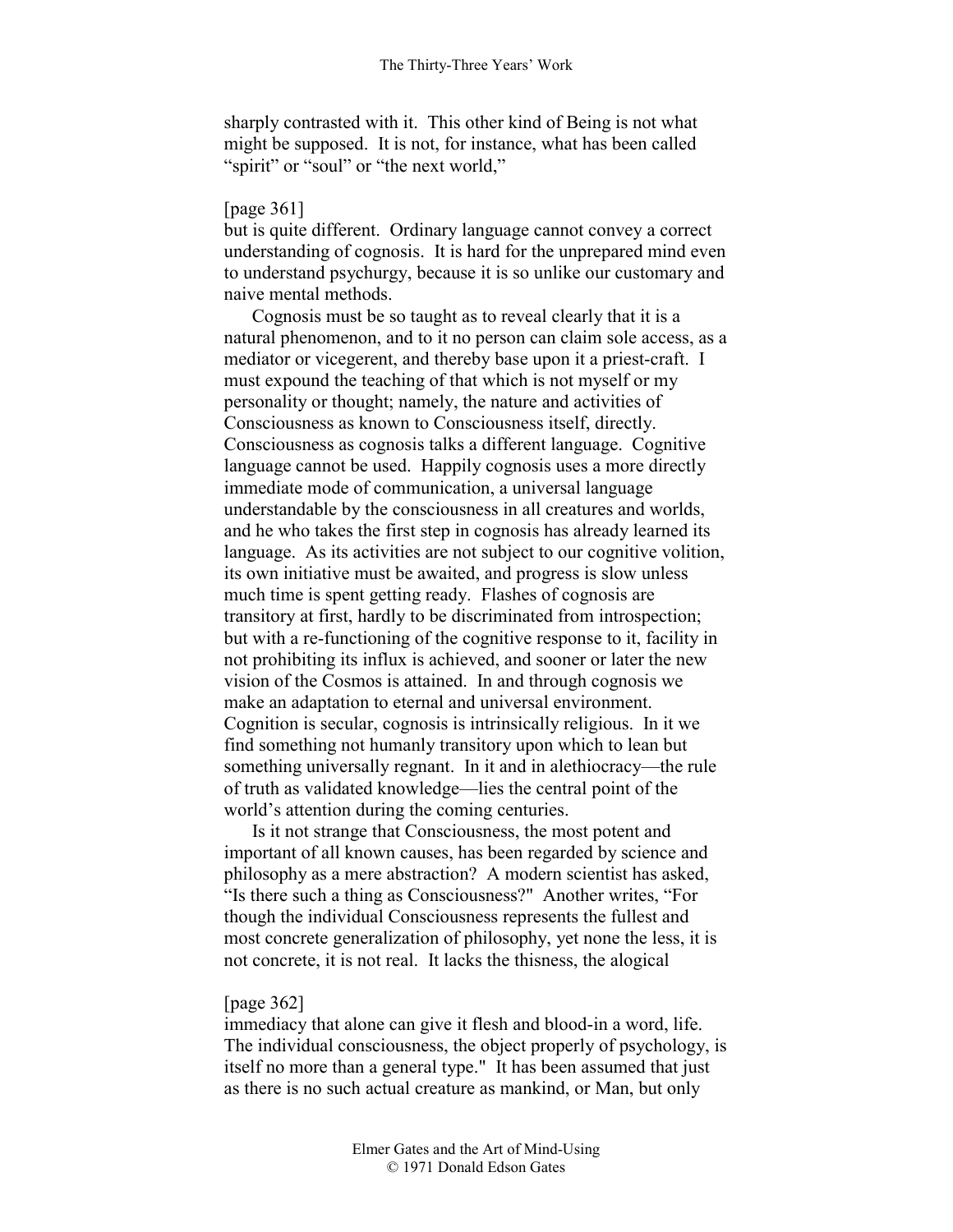this and that individual man, so also there is no such actual thing as Consciousness but only this and that cognitive or knowing state; that Consciousness per se does not actually have a concrete manifestation but is merely an abstract term. Now, just as in every individual man there is an actual life going on, so in each cognitive state there is Consciousness going on, else we would not be aware of it. While consciousness lasts it is *doing something*: it is not merely the sign of some particular cognitive meaning to the creature in which it occurs, but it is also *modifying* other conscious states that are coexistent. It is initiating and causing biochemical and histological changes in the brain; it is directing and setting in motion the subconscious processes; it is directing the will and causing and controlling the bodily molar motions.

There is found in every living thing a vast kingdom of Consciousness states just as real as the plants and animals in which they reside, and they constitute the most important factor in living things. Consciousness states have relations of a kind that is disparate from relations of cognitive states. Cognitive states constitute the kingdom of mind, and within it is a kingdom of Consciousness per se-the Cosmos of Consciousness!

Psychurgy will strike the public as something novel. It will seem less novel than when I first discovered it and taught it to my teachers (1873-6) or when I first publicly announced it (1894). My lectures and various articles, and the more recent work on practical psychology and efficiency, have been preparing the way for psychurgy; but cognostology has not had its way smoothed. It is new, with a novelty so extraordinary that only a few will understand it and fewer still attain it. Most persons will sincerely mistake introspective analysis or introspection or "knowledge about" cognosis for actual cognosis. Preconceptions

#### [page 363]

and wrong interpretations of their own mental life also prevents the new experience. How often I have labored all day with a man trying to explain it, only to find that he cannot even introspect! And such a person will nearly always remark about cognosis, "That is just what I do when I get quiet," although he will not have the faintest notion of what I mean. If the investigator has not the power of cognosis, then that new and momentous domain of the Cosmos (the Cognocosmos) that contains the Cognostic Self will not open to him.

To the inexperienced it is very difficult to differentiate between introspection and apperceptive contemplation or analysis; and it often happens that such a self-analysis is mistaken for introspection. The difficulty lies in saying precisely what is meant; and the interpretation made here of actual phenomena that do occur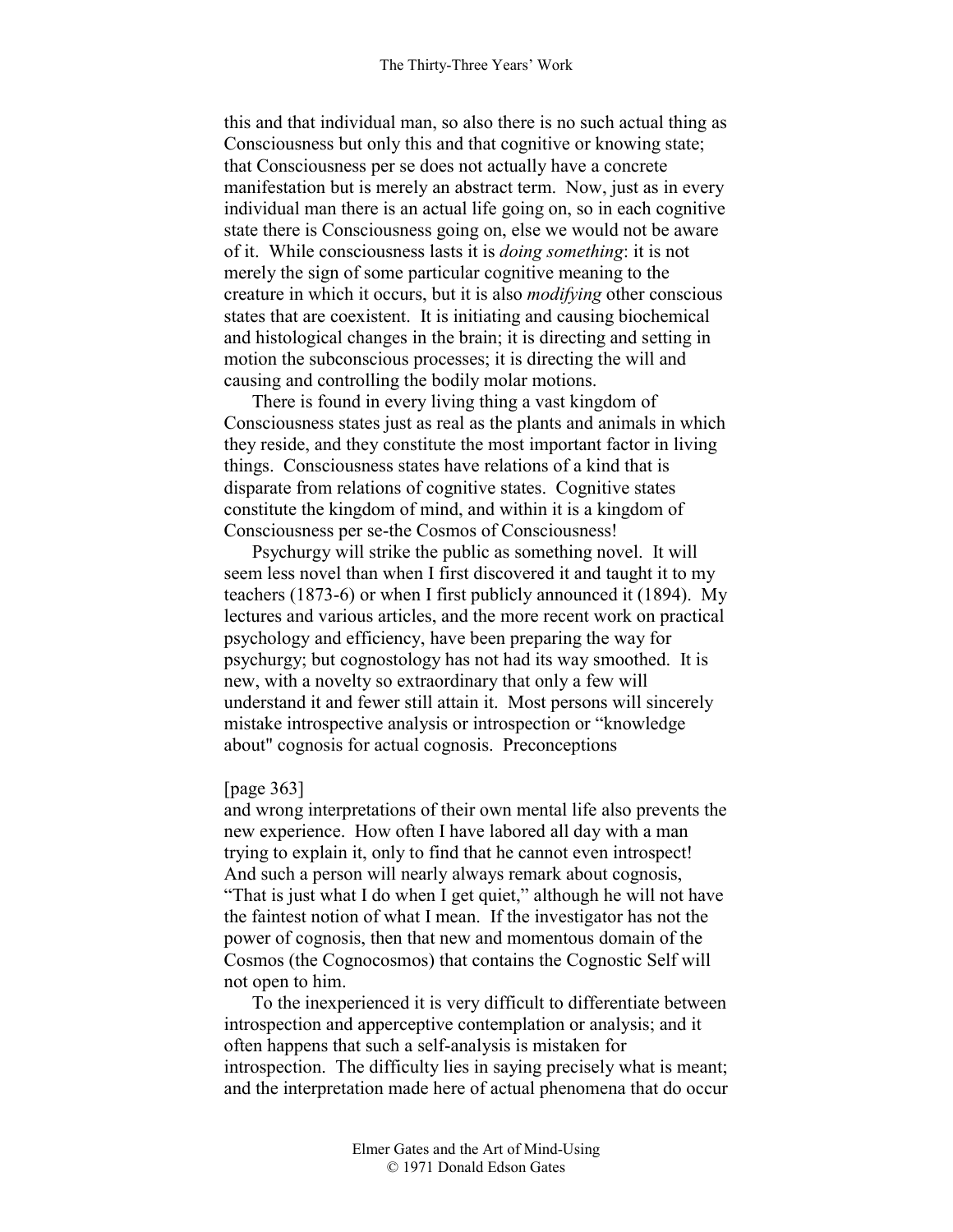may happen to be wrong, but the description will still serve to indicate to the *practicing* pupil *what* experience was attended to.

The very newness of these realms makes them difficult to be understood; the new subject cannot be taught except by actual experiencing, because cognitive language and its meanings are not applicable to non-cognitive and meaningless things. The pupil will begin with the Old Introspection, and by practice and growth and favorable periods and insights the Awareness will enter more and more into the introspection and become part of it long before he is able to identify and use it separately. The first form of cognosis to be attained will be "entognosis." This is not any form of cognition, not even introspection in any of its modes. It is not a cognition of cognosis (cognicognosis). It is not even ceptation, which merely witnesses that the mutual modification of cepts is the cause and nature of qualitation, while entognosis is a direct and immediate experiencing of the self-activity going on within a cept; it experiences (entognoses) the moment of Consciousness per se, which is the ens of a cept, and experiences (entognoses) its urging, which is *taking place of its own accord*. Thus Consciousness reveals to itself its own

# [page 364]

nature and modes by entognosis, the data of which are "entognocepts" (entognology); and they are absolutely known criteria of truth, constituting the basis of a new and more fundamental epistemology.

When Consciousness asks of itself what it knows about itself as a kind of Being, the mode of inquiry is "ontognosis," and the data are "ontognocepts" (ontognology), constituting a new and more fundamental ontology. Ontognosis is the *knowing* part of the Three Kingdoms of Being telling about Being.

When Consciousness as a subject witnesses itself as object, the process is "Awaring." When the entire content and activity of ontognosis and entognosis and ceptation is witnessed by Consciousness, the witnessing part (subject) is the "Awareness," technically called cognognosis (that is, a cognosis of gnosis).

Entognosis is a window into one of the Eternals (the Beginning-less Realities) through which you may look upon that which in all ages and worlds is the Mind Builder, furnishing the cepts therefore. According to its nature and modes of activity, it is the "Teacher" of all evolving creatures in all times and worlds. In entognosis you experience, directly and immediately (that is, without a mediator) the Supremest Regnancy of Existence; you feel its nature, so you will know just what it is like; and you will experience its Self-Activity as a non-individualistic going-on independently of your own volition. You will entognose one phase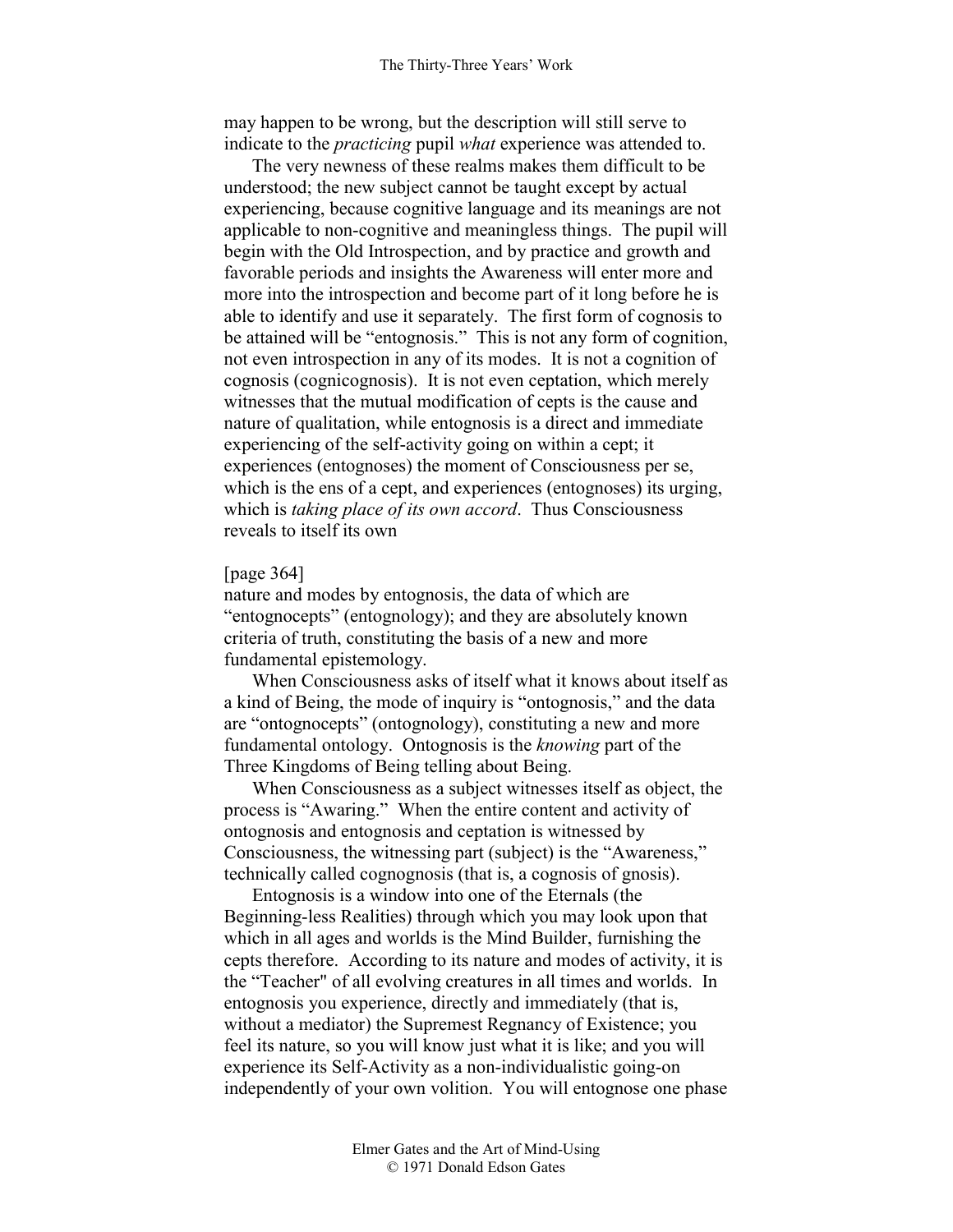of self-active and self-conscious Being. In entognosis, "your" consciousness is conscious of the only self-active Eternal—of the only Eternal that is alive—of the only Eternal that can *know*—the one by which all the others, including itself, are known: Consciousness!

Psychurgy is an art of using the mind and body as a *whole* (physiologic, subconscious, urgative, esthesic, intellective, introspective), and of using its environmental interactions more efficiently and effectively. Psychurgy is a *mind-art*. The new domain has given rise to a Consciousness-art, which is not applied to the mind and is not psychurgy (although psychurgy makes use of

## [page 365]

it). The new power is not the mind but that which makes the mind. It is a hitherto unrecognized self-activity that builds the histologic structure in which mind is embodied, and this power in Consciousness per se. When this power becomes conscious of itself, it is cognosis—Consciousness becoming conscious of its own states and processes.

The beneficent and successful using of mind is not prevented if we happen not to know the ultimate nature of Consciousness any more than the using of electricity was prevented when we knew less about its nature than now. A definition of electricity in terms of the phenomena and uniformities (laws) it presents to observation has proved sufficient for a high technical and commercial development. Likewise definitions of mind and Consciousness in terms of the phenomena and uniformities (laws) presented objectively and subjectively and cognostically win be sufficient for the development of an art of research and its application to all human affairs. "The identification of cognosis with a form of Consciousness may be considered one of my important interpretative steps, but the fact that a state is enregistered as more mind and brain is the important thing, whether my explanation is right or wrong. Cognosis as a criterion of truth serves as the basic validation. "The indubitable facts are: Consciousness actually organizes, distributes, constructs, architecturally shapes, initiates and controls the movements of matter in organisms; the structural form is determined by the Consciousness content of cognition; Consciousness wields cognosis and cognition; and morphology and activities are determined by cognosis and cognition and not by matter and motion. These are the most optimistically melioristic facts known to me. They are the base of the psychurgic philosophy and religion.